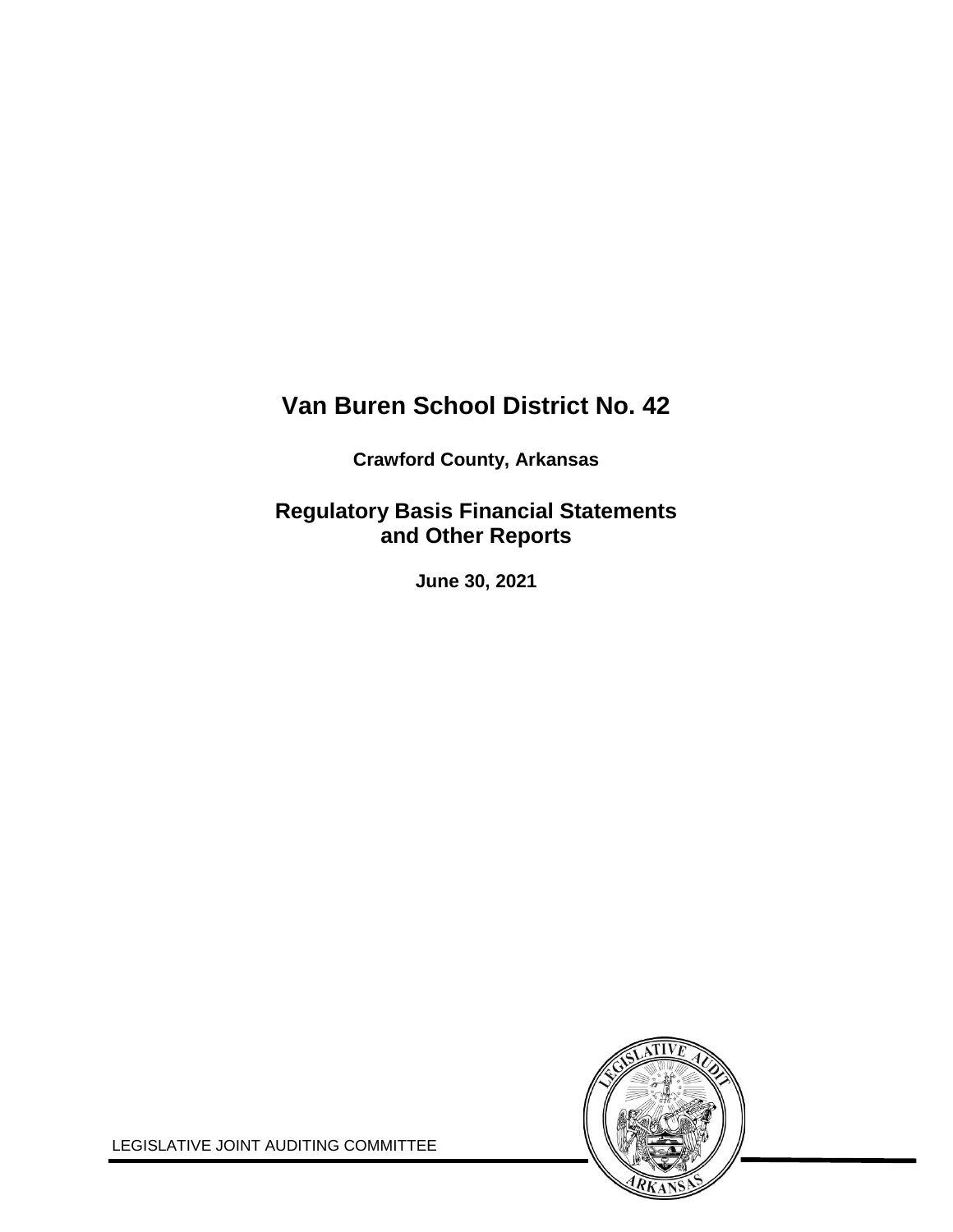# VAN BUREN SCHOOL DISTRICT NO. 42 CRAWFORD COUNTY, ARKANSAS TABLE OF CONTENTS JUNE 30, 2021

Independent Auditor's Report

Report on Internal Control Over Financial Reporting and on Compliance and Other Matters Based on an Audit of Financial Statements Performed in Accordance With *Government Auditing Standards*

Report on Compliance for Each Major Federal Program and Report on Internal Control Over Compliance Required by the Uniform Guidance

# REGULATORY BASIS FINANCIAL STATEMENTS

|                                                                                          | Exhibit |
|------------------------------------------------------------------------------------------|---------|
| Balance Sheet - Regulatory Basis                                                         | Α       |
| Statement of Revenues, Expenditures, and Changes in Fund Balances – Governmental Funds – |         |
| Regulatory Basis                                                                         | В       |
| Statement of Revenues, Expenditures, and Changes in Fund Balances – Budget and Actual –  |         |
| General and Special Revenue Funds - Regulatory Basis                                     |         |
| Notes to Financial Statements                                                            |         |

# **SCHEDULES**

# **Schedule** Schedule of Capital Assets (Unaudited) 1<br>
Schedule of Expenditures of Federal Awards 1996 Schedule of Expenditures of Federal Awards Schedule of Findings and Questioned Costs 3<br>
Summary Schedule of Prior Audit Findings 3<br>
4 Summary Schedule of Prior Audit Findings<br>
Schedule of Selected Information for the Last Five Years – Regulatory Basis (Unaudited) 6 Schedule of Selected Information for the Last Five Years – Regulatory Basis (Unaudited)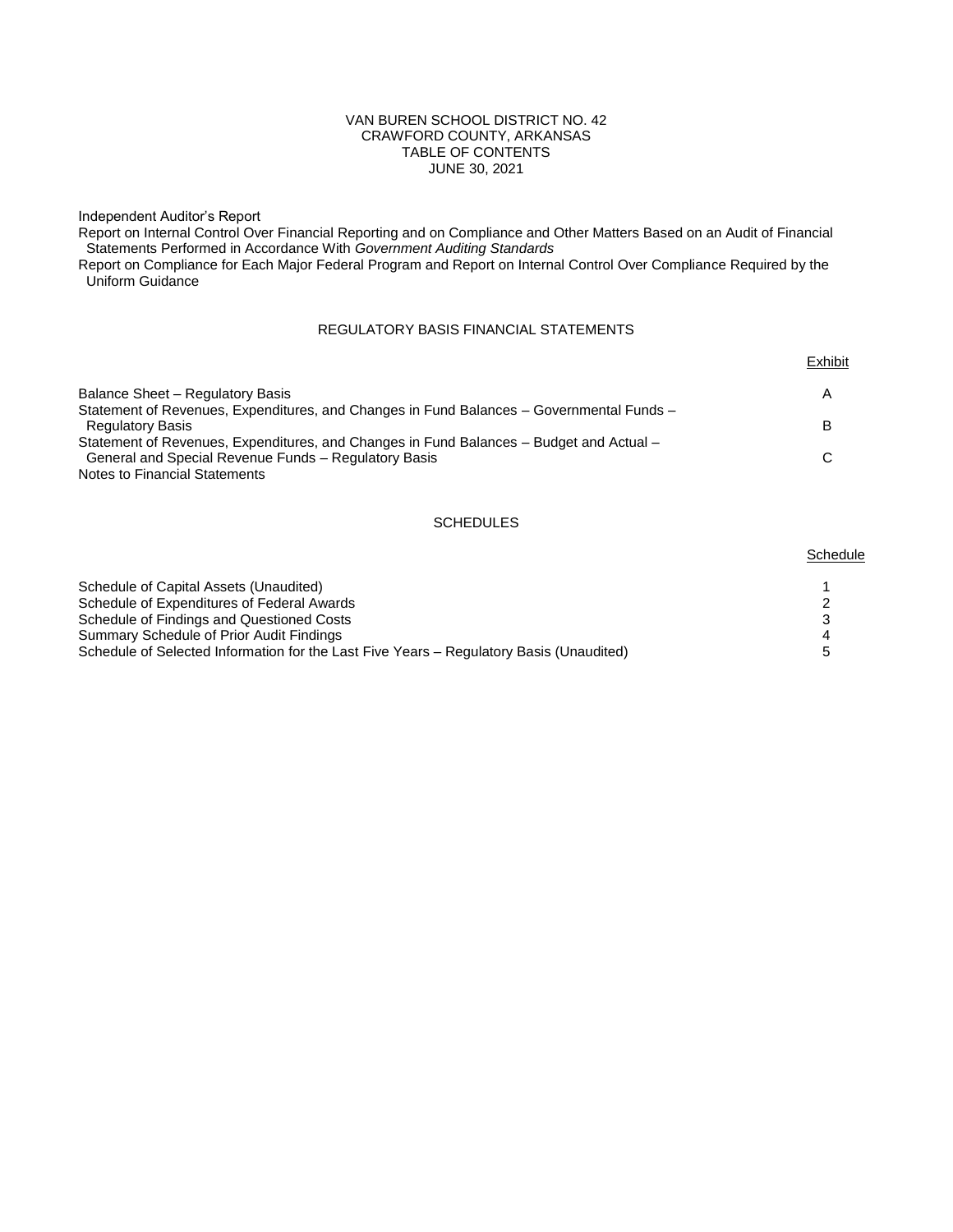**Sen. Ronald Caldwell** Senate Chair **Sen. Gary Stubblefield** Senate Vice Chair





**Rep. Richard Womack** House Chair **Rep. Nelda Speaks** House Vice Chair

**Roger A. Norman, JD, CPA, CFE, CFF** Legislative Auditor

# **LEGISLATIVE JOINT AUDITING COMMITTEE ARKANSAS LEGISLATIVE AUDIT**

# INDEPENDENT AUDITOR'S REPORT

Van Buren School District No. 42 and School Board Members Legislative Joint Auditing Committee

# **Report on the Financial Statements**

We have audited the accompanying financial statements of each major governmental fund and the aggregate remaining fund information of the Van Buren School District No. 42 (the "District"), as of and for the year ended June 30, 2021, and the related notes to the financial statements, which collectively comprise the District's regulatory basis financial statements as listed in the table of contents.

# *Management's Responsibility for the Financial Statements*

Management is responsible for the preparation and fair presentation of these financial statements in accordance with the financial reporting provisions of Ark. Code Ann. § 10-4-413(c) as provided in Act 2201 of 2005, as described in Note 1, to meet the requirements of the State of Arkansas. Management is also responsible for the design, implementation, and maintenance of internal control relevant to the preparation and fair presentation of financial statements that are free from material misstatement, whether due to fraud or error.

# *Auditor's Responsibility*

Our responsibility is to express opinions on these financial statements based on our audit. We conducted our audit in accordance with auditing standards generally accepted in the United States of America and the standards applicable to financial audits contained in *Governmental Auditing Standards,* issued by the Comptroller General of the United States. Those standards require that we plan and perform the audit to obtain reasonable assurance about whether the financial statements are free from material misstatement.

An audit involves performing procedures to obtain audit evidence about the amounts and disclosures in the financial statements. The procedures selected depend on the auditor's judgment, including the assessment of the risks of material misstatement of the financial statements, whether due to fraud or error. In making those risk assessments, the auditor considers internal control relevant to the District's preparation and fair presentation of the financial statements in order to design audit procedures that are appropriate in the circumstances, but not for the purpose of expressing an opinion on the effectiveness of the District's internal control. Accordingly, we express no such opinion. An audit also includes evaluating the appropriateness of accounting policies used and the reasonableness of significant accounting estimates made by management, as well as evaluating the overall presentation of the financial statements.

We believe that the audit evidence we have obtained is sufficient and appropriate to provide a basis for our audit opinions.

# *Basis for Adverse Opinion on U.S. Generally Accepted Accounting Principles*

As described in Note 1 to the financial statements, to meet the financial reporting requirements of the State of Arkansas, the financial statements are prepared by the District on the basis of the financial reporting provisions of Ark. Code Ann. § 10-4-413(c) as provided in Act 2201 of 2005, which is a basis of accounting other than accounting principles generally accepted in the United States of America.

The effects on the financial statements of the variances between the regulatory basis of accounting described in Note 1 and accounting principles generally accepted in the United States of America, although not reasonably determinable, are presumed to be material.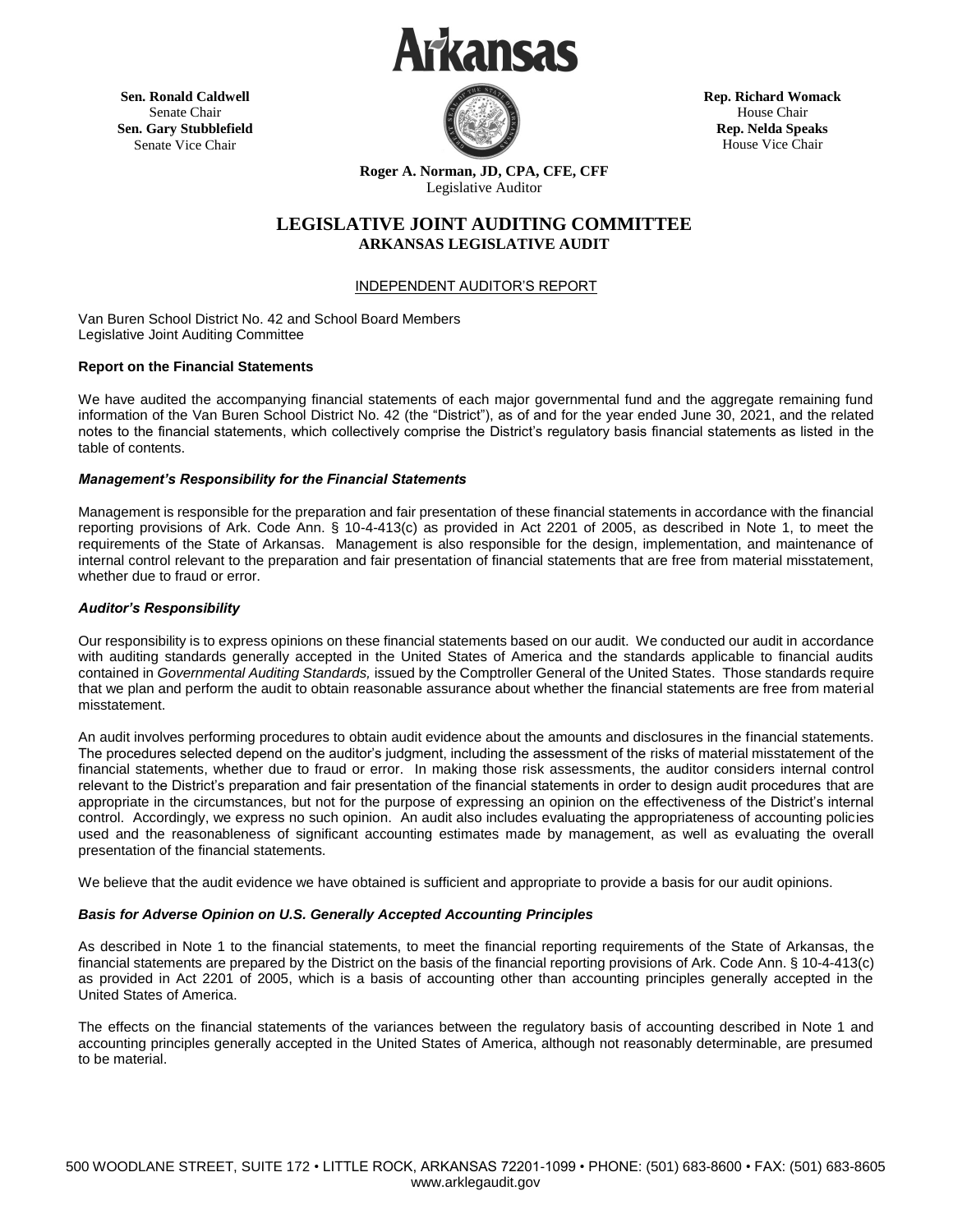# *Adverse Opinion on U.S. Generally Accepted Accounting Principles*

In our opinion, because of the significance of the matter discussed in the Basis for Adverse Opinion on U.S. Generally Accepted Accounting Principles paragraphs, the financial statements referred to above do not present fairly, in accordance with accounting principles generally accepted in the United States of America, the financial position of the District as of June 30, 2021, or the changes in financial position for the year then ended.

#### *Unmodified Opinions on Regulatory Basis of Accounting*

In our opinion, the financial statements referred to above present fairly, in all material respects, the respective regulatory basis financial position of each major governmental fund and the aggregate remaining fund information of the District as of June 30, 2021, and the respective regulatory basis changes in financial position thereof and the respective regulatory basis budgetary comparison for the general and special revenue funds for the year then ended in accordance with the financial reporting provisions of Ark. Code Ann. § 10-4-413(c) as provided in Act 2201 of 2005 described in Note 1.

# *Emphasis of Matter*

As discussed in Note 1C to the financial statements, in 2021 the District adopted new accounting guidance, Governmental Accounting Standards Board Statement no. 84, *Fiduciary Activities*. Our opinion is not modified with respect to this matter.

# *Other Matters*

# *Supplementary and Other Information*

Our audit was conducted for the purpose of forming opinions on the financial statements that collectively comprise the District's regulatory basis financial statements. The Schedule of Expenditures of Federal Awards, as required by Title 2 U.S. *Code of Federal Regulations* Part 200, *Uniform Administrative Requirements, Cost Principles, and Audit Requirements for Federal Awards,*  the Schedule of Capital Assets, and the Schedule of Selected Information for the Last Five Years – Regulatory Basis are presented for the purposes of additional analysis and are not a required part of the regulatory basis financial statements.

The Schedule of Expenditures of Federal Awards is the responsibility of management and was derived from and relates directly to the underlying accounting and other records used to prepare the regulatory basis financial statements. Such information has been subjected to the auditing procedures applied in the audit of the regulatory basis financial statements and certain additional procedures, including comparing and reconciling such information directly to the underlying accounting and other records used to prepare the regulatory basis financial statements or to the regulatory basis financial statements themselves, and other additional procedures in accordance with auditing standards generally accepted in the United States of America. In our opinion, the Schedule of Expenditures of Federal Awards is fairly stated, in all material respects, in relation to the regulatory basis financial statements as a whole.

The Schedule of Capital Assets and the Schedule of Selected Information for the Last Five Years – Regulatory Basis have not been subjected to the auditing procedures applied in the audit of the regulatory basis financial statements, and accordingly, we do not express an opinion or provide any assurance on them.

#### **Other Reporting Required by** *Government Auditing Standards*

In accordance with *Government Auditing Standards,* we have also issued our report dated February 22, 2022 on our consideration of the District's internal control over financial reporting and on our tests of its compliance with certain provisions of laws, regulations, contracts, and grant agreements and other matters. The purpose of that report is solely to describe the scope of our testing of internal control over financial reporting and compliance and the results of that testing, and not to provide an opinion on the effectiveness of the District's internal control over financial reporting or on compliance. That report is an integral part of an audit performed in accordance with *Government Auditing Standards* in considering the District's internal control over financial reporting and compliance.

ARKANSAS LEGISLATIVE AUDIT

Kozuk Norman

Roger A. Norman, JD, CPA, CFE, CFF Legislative Auditor

Little Rock, Arkansas February 22, 2022 EDSD08921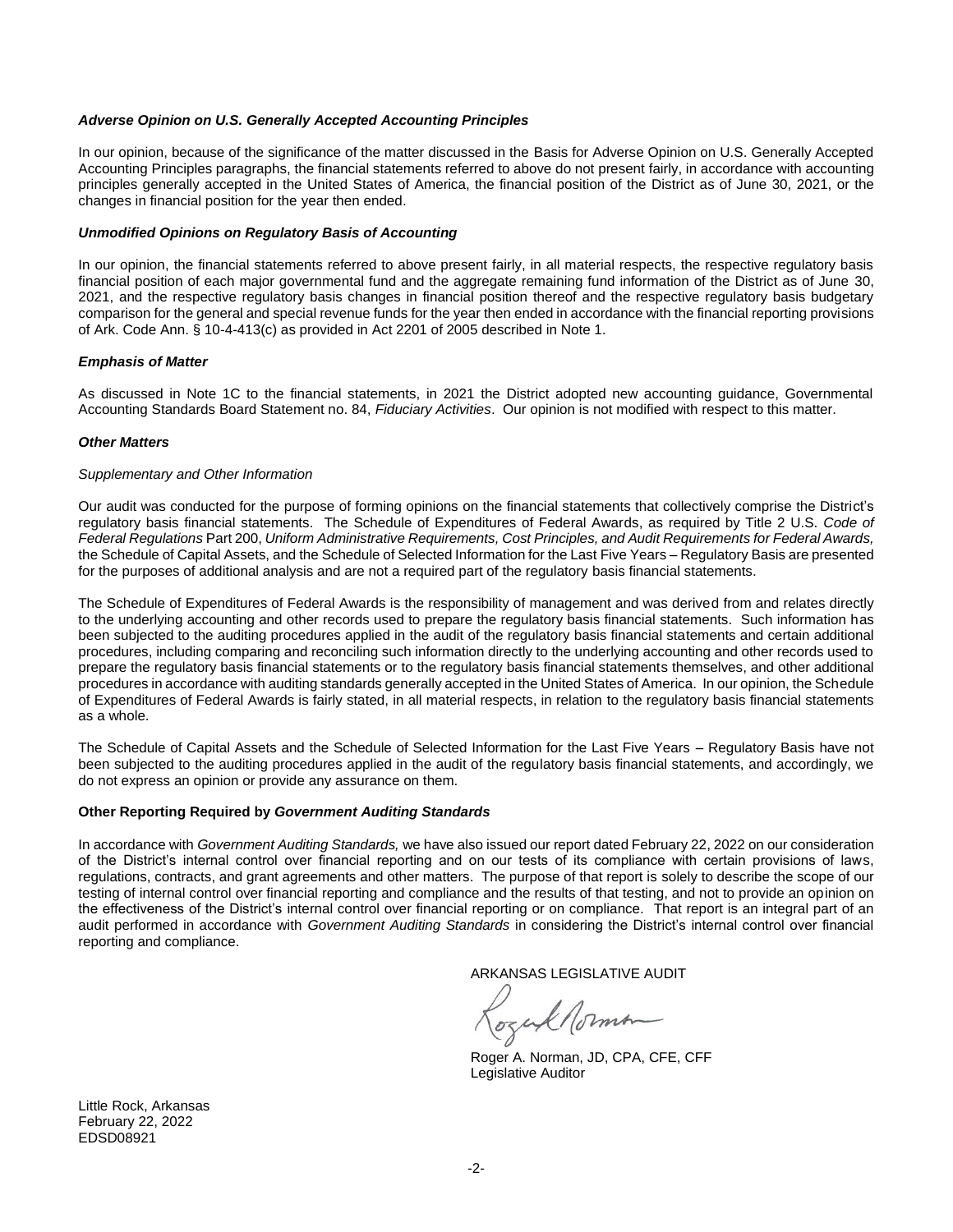

**Sen. Ronald Caldwell** Senate Chair **Sen. Gary Stubblefield** Senate Vice Chair

**Rep. Richard Womack** House Chair **Rep. Nelda Speaks** House Vice Chair

**Roger A. Norman, JD, CPA, CFE, CFF** Legislative Auditor

# **LEGISLATIVE JOINT AUDITING COMMITTEE ARKANSAS LEGISLATIVE AUDIT**

#### REPORT ON INTERNAL CONTROL OVER FINANCIAL REPORTING AND ON COMPLIANCE AND OTHER MATTERS BASED ON AN AUDIT OF FINANCIAL STATEMENTS PERFORMED IN ACCORDANCE WITH *GOVERNMENT AUDITING STANDARDS*

# INDEPENDENT AUDITOR'S REPORT

Van Buren School District No. 42 and School Board Members Legislative Joint Auditing Committee

We have audited, in accordance with the auditing standards generally accepted in the United States of America and the standards applicable to financial audits contained in *Government Auditing Standards* issued by the Comptroller General of the United States, the financial statements of each major governmental fund and the aggregate remaining fund information of the Van Buren School District No. 42 (the "District"), as of and for the year ended June 30, 2021, and the related notes to the financial statements, which collectively comprise the District's regulatory basis financial statements, and have issued our report thereon dated February 22, 2022. We issued an adverse opinion because the District prepared the financial statements on the basis of the financial reporting provisions of Arkansas Code, which is a basis of accounting other than accounting principles generally accepted in the United States of America. The effects on the financial statements of the variances between the regulatory basis of accounting and accounting principles generally accepted in the United States of America, although not reasonably determinable, are presumed to be material. However, the financial statements present fairly, in all material respects, the respective regulatory basis financial position of each major governmental fund and the aggregate remaining fund information of the District as of June 30, 2021, and the respective regulatory basis changes in financial position thereof and the respective regulatory basis budgetary comparison for the general and special revenue funds for the year then ended, on the basis of accounting described in Note 1.

# **Internal Control Over Financial Reporting**

In planning and performing our audit of the regulatory basis financial statements, we considered the District's internal control over financial reporting (internal control) as a basis for designing audit procedures that are appropriate in the circumstances for the purpose of expressing our opinions on the regulatory basis financial statements, but not for the purpose of expressing an opinion on the effectiveness of the District's internal control. Accordingly, we do not express an opinion on the effectiveness of the District's internal control.

A *deficiency in internal control* exists when the design or operation of a control does not allow management or employees, in the normal course of performing their assigned functions, to prevent, or detect and correct, misstatements on a timely basis. A *material weakness* is a deficiency, or a combination of deficiencies, in internal control, such that there is a reasonable possibility that a material misstatement of the District's regulatory basis financial statements will not be prevented, or detected and corrected, on a timely basis. A *significant deficiency* is a deficiency, or a combination of deficiencies, in internal control that is less severe than a material weakness, yet important enough to merit attention by those charged with governance.

Our consideration of internal control was for the limited purpose described in the first paragraph of this section and was not designed to identify all deficiencies in internal control that might be material weaknesses or significant deficiencies. Given these limitations, during our audit we did not identify any deficiencies in internal control that we consider to be material weaknesses. However, material weaknesses may exist that have not been identified.

# **Compliance and Other Matters**

As part of obtaining reasonable assurance about whether the District's regulatory basis financial statements are free from material misstatement, we performed tests of its compliance with certain provisions of the state constitution, state and federal laws and regulations, contracts, and grant agreements, noncompliance with which could have a direct and material effect on the financial statements. However, providing an opinion on compliance with those provisions was not an objective of our audit, and accordingly, we do not express such an opinion. The results of our tests disclosed no instances of noncompliance or other matters that are required to be reported under *Government Auditing Standards*.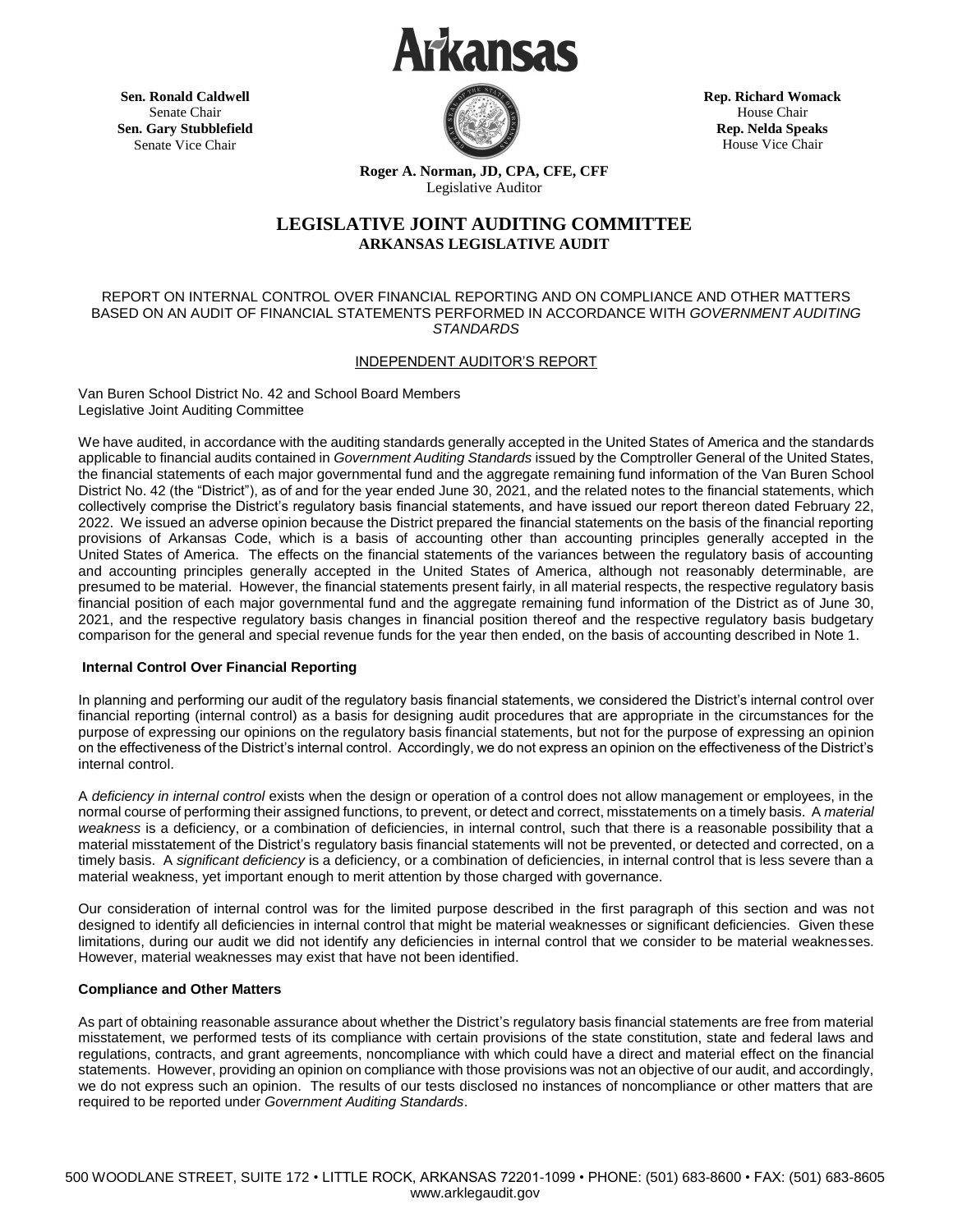# **Purpose of this Report**

The purpose of this report is solely to describe the scope of our testing of internal control and compliance and the results of that testing, and not to provide an opinion on the effectiveness of the District's internal control or on compliance. This report is an integral part of an audit performed in accordance with *Government Auditing Standards* in considering the District's internal control and compliance. Accordingly, this communication is not suitable for any other purpose.

ARKANSAS LEGISLATIVE AUDIT

Matt Finle

Matt Fink, CPA Deputy Legislative Auditor

Little Rock, Arkansas February 22, 2022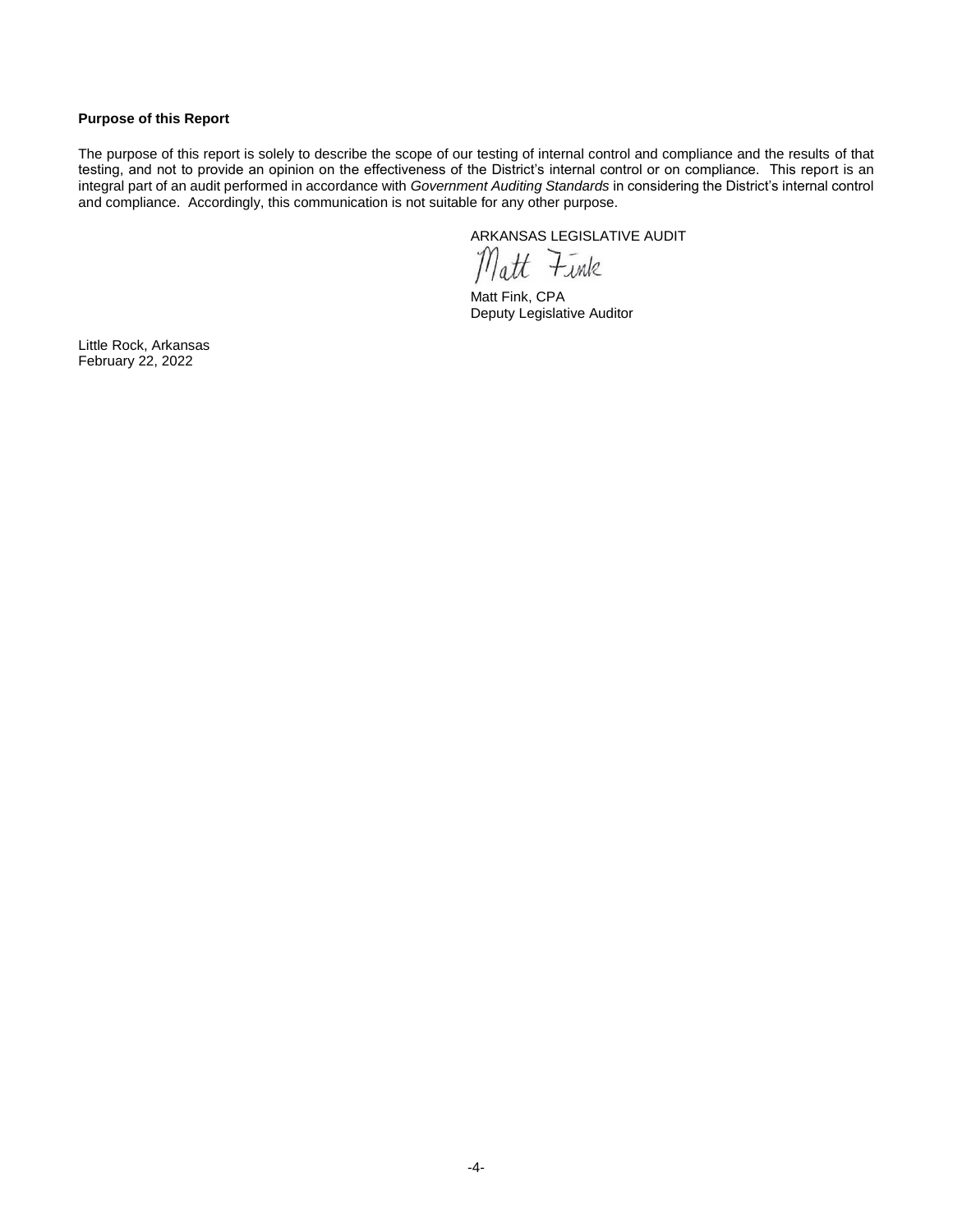

**Sen. Ronald Caldwell** Senate Chair **Sen. Gary Stubblefield** Senate Vice Chair

**Rep. Richard Womack** House Chair **Rep. Nelda Speaks** House Vice Chair

**Roger A. Norman, JD, CPA, CFE, CFF** Legislative Auditor

# **LEGISLATIVE JOINT AUDITING COMMITTEE ARKANSAS LEGISLATIVE AUDIT**

# REPORT ON COMPLIANCE FOR EACH MAJOR FEDERAL PROGRAM AND REPORT ON INTERNAL CONTROL OVER COMPLIANCE REQUIRED BY THE UNIFORM GUIDANCE

# INDEPENDENT AUDITOR'S REPORT

Van Buren School District No. 42 and School Board Members Legislative Joint Auditing Committee

# **Report on Compliance for Each Major Federal Program**

We have audited the Van Buren School District No. 42's (the "District") compliance with the types of compliance requirements described in the *OMB Compliance Supplement* that could have a direct and material effect on each of the District's major federal programs for the year ended June 30, 2021. The District's major federal programs are identified in the summary of auditor's results section of the accompanying Schedule of Findings and Questioned Costs.

# *Management's Responsibility*

Management is responsible for compliance with federal statutes, regulations, and the terms and conditions of its federal awards applicable to its federal programs.

# *Auditor's Responsibility*

Our responsibility is to express an opinion on compliance for each of the District's major federal programs based on our audit of the types of compliance requirements referred to above. We conducted our audit of compliance in accordance with auditing standards generally accepted in the United States of America; the standards applicable to financial audits contained in *Government Auditing Standards*, issued by the Comptroller General of the United States; and the audit requirements of Title 2 U.S. *Code of Federal Regulations* Part 200*, Uniform Administrative Requirements, Cost Principles, and Audit Requirements for Federal Awards* (Uniform Guidance). Those standards and the Uniform Guidance require that we plan and perform the audit to obtain reasonable assurance about whether noncompliance with the types of compliance requirements referred to above that could have a direct and material effect on a major federal program occurred. An audit includes examining, on a test basis, evidence about the District's compliance with those requirements and performing such other procedures as we considered necessary in the circumstances.

We believe that our audit provides a reasonable basis for our opinion on compliance for each major federal program. However, our audit does not provide a legal determination of the District's compliance.

# *Opinion on Each Major Federal Program*

In our opinion, the District complied, in all material respects, with the types of compliance requirements referred to above that could have a direct and material effect on each of its major federal programs for the year ended June 30, 2021.

# **Report on Internal Control Over Compliance**

Management of the District is responsible for establishing and maintaining effective internal control over compliance with the types of compliance requirements referred to above. In planning and performing our audit of compliance, we considered the District's internal control over compliance with the types of requirements that could have a direct and material effect on each major federal program to determine the auditing procedures that are appropriate in the circumstances for the purpose of expressing an opinion on compliance for each major federal program and to test and report on internal control over compliance in accordance with the Uniform Guidance, but not for the purpose of expressing an opinion on the effectiveness of internal control over compliance. Accordingly, we do not express an opinion on the effectiveness of the District's internal control over compliance.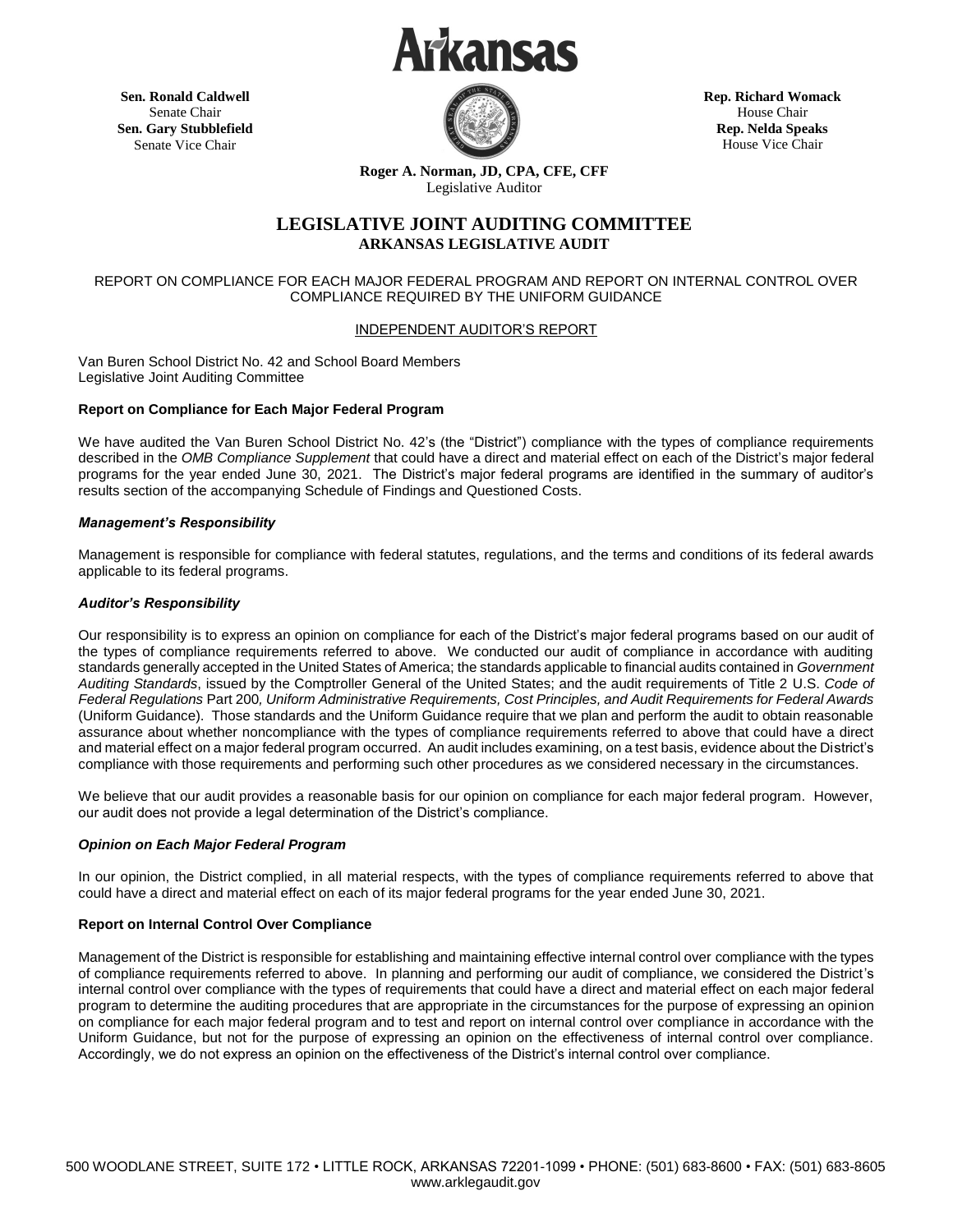A *deficiency in internal control over compliance* exists when the design or operation of a control over compliance does not allow management or employees, in the normal course of performing their assigned functions, to prevent, or detect and correct, noncompliance with a type of compliance requirement of a federal program on a timely basis. A *material weakness in internal control over compliance* is a deficiency, or a combination of deficiencies, in internal control over compliance, such that there is a reasonable possibility that material noncompliance with a type of compliance requirement of a federal program will not be prevented, or detected and corrected, on a timely basis. A *significant deficiency in internal control over compliance* is a deficiency, or a combination of deficiencies, in internal control over compliance with a type of compliance requirement of a federal program that is less severe than a material weakness in internal control over compliance, yet important enough to merit attention by those charged with governance.

Our consideration of internal control over compliance was for the limited purpose described in the first paragraph of this section and was not designed to identify all deficiencies in internal control over compliance that might be material weaknesses or significant deficiencies. We did not identify any deficiencies in internal control over compliance that we consider to be material weaknesses. However, material weaknesses may exist that have not been identified.

The purpose of this report on internal control over compliance is solely to describe the scope of our testing of internal control over compliance and the results of that testing based on the requirements of the Uniform Guidance. Accordingly, this report is not suitable for any other purpose.

ARKANSAS LEGISLATIVE AUDIT

Matt Finle

Matt Fink, CPA Deputy Legislative Auditor

Little Rock, Arkansas February 22, 2022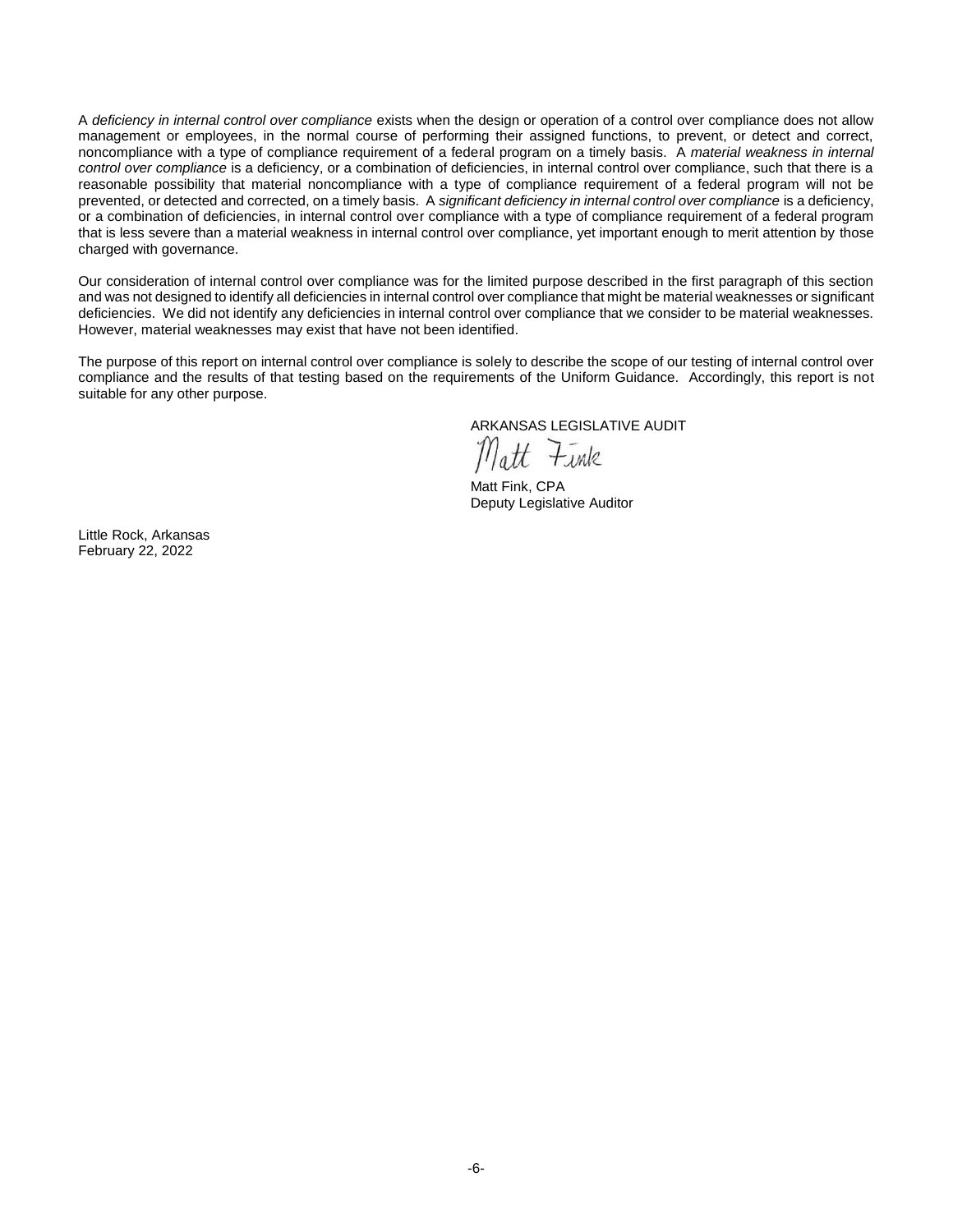# VAN BUREN SCHOOL DISTRICT NO. 42 CRAWFORD COUNTY, ARKANSAS BALANCE SHEET - REGULATORY BASIS JUNE 30, 2021

|                               |                 | Major |           |       |            |            |        |
|-------------------------------|-----------------|-------|-----------|-------|------------|------------|--------|
|                               |                 |       | Special   | Other |            | Fiduciary  |        |
|                               | General         |       | Revenue   |       | Aggregate  | Fund Types |        |
| <b>ASSETS</b>                 |                 |       |           |       |            |            |        |
| Cash                          | \$<br>4,403,468 | \$    | 698,990   | \$    | 2,685,141  | \$         | 28,518 |
| Investments                   |                 |       |           |       | 3,713,125  |            |        |
| Accounts receivable           | 86,544          |       | 1,501,207 |       | 10,124     |            |        |
| Due from other funds          | 1,261,593       |       |           |       |            |            |        |
| Deposit with paying agent     |                 |       |           |       | 3,719,659  |            |        |
| <b>TOTAL ASSETS</b>           | \$<br>5,751,605 | \$    | 2,200,197 | \$    | 10,128,049 | \$         | 28,518 |
| LIABILITIES AND FUND BALANCES |                 |       |           |       |            |            |        |
| Liabilities:                  |                 |       |           |       |            |            |        |
| Accounts payable              | \$<br>77,490    | \$    | 4,476     | \$    | 144,538    |            |        |
| Due student groups            |                 |       |           |       |            | \$         | 28,518 |
| Due to other funds            |                 |       | 1,261,593 |       |            |            |        |
| <b>Total Liabilities</b>      | 77,490          |       | 1,266,069 |       | 144,538    |            | 28,518 |
| Fund Balances:                |                 |       |           |       |            |            |        |
| Restricted                    | 703,723         |       | 934,128   |       | 5,361,638  |            |        |
| Assigned                      | 574,171         |       |           |       | 4,621,873  |            |        |
| Unassigned                    | 4,396,221       |       |           |       |            |            |        |
| <b>Total Fund Balances</b>    | 5,674,115       |       | 934,128   |       | 9,983,511  |            |        |
| TOTAL LIABILITIES AND         |                 |       |           |       |            |            |        |
| <b>FUND BALANCES</b>          | \$<br>5,751,605 | \$    | 2,200,197 | \$    | 10,128,049 | \$         | 28,518 |

The accompanying notes are an integral part of these financial statements.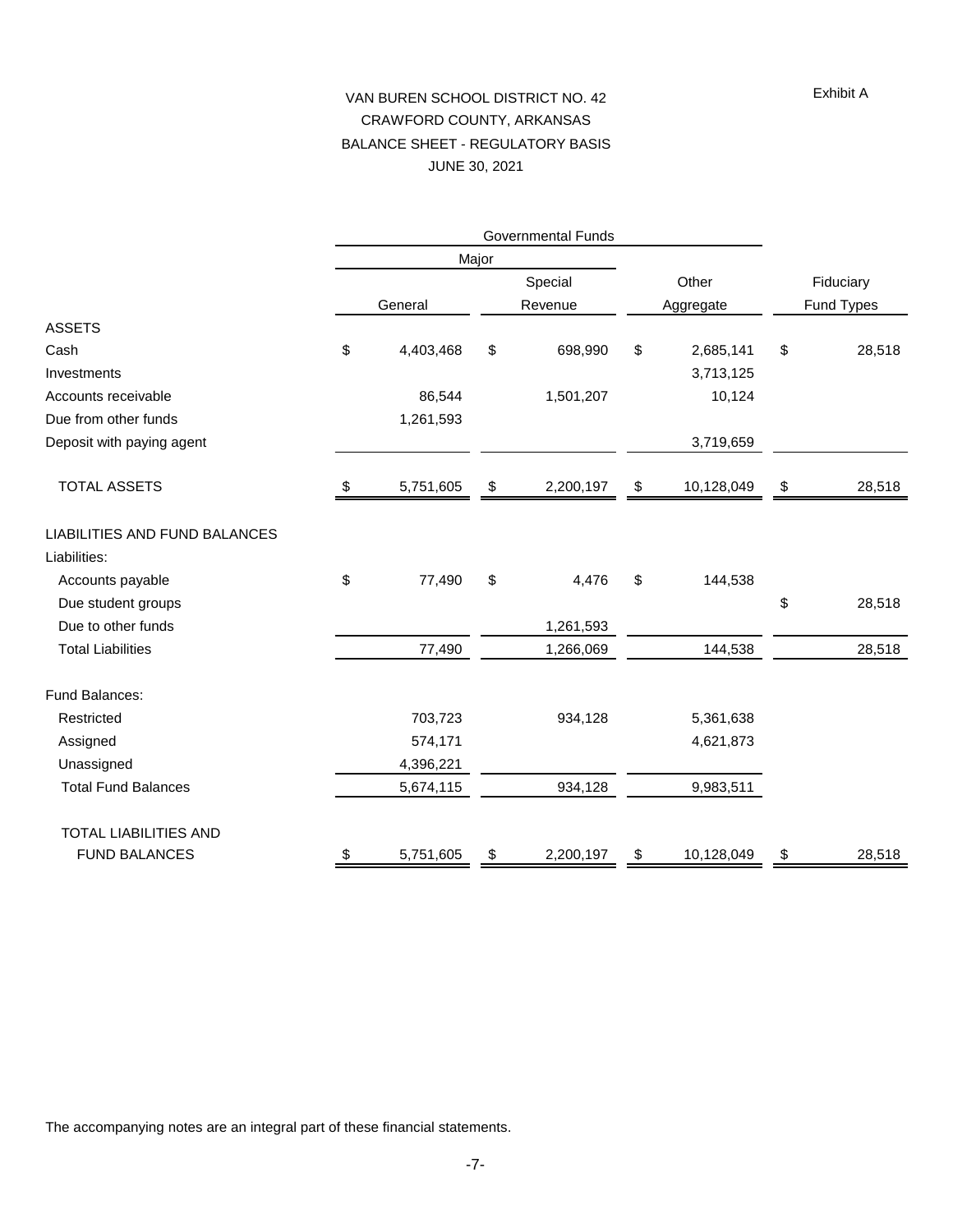# GOVERNMENTAL FUNDS - REGULATORY BASIS FOR THE YEAR ENDED JUNE 30, 2021 VAN BUREN SCHOOL DISTRICT NO. 42 CRAWFORD COUNTY, ARKANSAS STATEMENT OF REVENUES, EXPENDITURES, AND CHANGES IN FUND BALANCES -

|                                                                                   | Major |                      |    |                    |    |                    |
|-----------------------------------------------------------------------------------|-------|----------------------|----|--------------------|----|--------------------|
|                                                                                   |       | General              |    | Special<br>Revenue |    | Other<br>Aggregate |
| <b>REVENUES</b>                                                                   |       |                      |    |                    |    |                    |
| Property taxes (including property tax relief trust distribution)                 | \$    | 19,273,378           |    |                    |    |                    |
| State assistance                                                                  |       | 33,609,056           | \$ | 16,109             |    |                    |
| Federal assistance                                                                |       | 2,096                |    | 13,820,976         | \$ | 156,205            |
| <b>Activity revenues</b>                                                          |       | 561,649              |    |                    |    |                    |
| Meal sales                                                                        |       |                      |    | 31,567             |    |                    |
| Investment income                                                                 |       | 26,556               |    |                    |    | 84,481             |
| Other revenues                                                                    |       | 725,370              |    | 378                |    | 75,674             |
| TOTAL REVENUES                                                                    |       | 54,198,105           |    | 13,869,030         |    | 316,360            |
| <b>EXPENDITURES</b>                                                               |       |                      |    |                    |    |                    |
| Regular programs                                                                  |       | 21,707,224           |    | 2,889,057          |    | 3,273              |
| Special education                                                                 |       | 3,200,643            |    | 1,511,100          |    |                    |
| Career education programs                                                         |       | 821,282              |    | 113,730            |    |                    |
| Adult/continuing education program                                                |       | 431,731              |    | 206,148            |    |                    |
| Compensatory education programs                                                   |       | 529,033              |    | 2,139,580          |    |                    |
| Other instructional programs                                                      |       | 1,306,800            |    | 20,196             |    |                    |
| Student support services                                                          |       | 1,892,191            |    | 551,225            |    |                    |
| Instructional staff support services                                              |       | 2,915,168            |    | 1,808,993          |    |                    |
| General administration support services                                           |       | 846,705              |    | 84,899             |    |                    |
| School administration support services                                            |       | 3,023,523            |    | 173,985            |    |                    |
| Central services support services                                                 |       | 1,311,030            |    | 232,427            |    |                    |
| Operation and maintenance of plant services                                       |       | 6,333,357            |    | 277,408            |    | 106,999            |
| Student transportation services<br>Other support services                         |       | 2,296,094<br>155,872 |    | 220,037            |    |                    |
| Food services operations                                                          |       | 4,602                |    | 2,953,422          |    |                    |
|                                                                                   |       |                      |    |                    |    |                    |
| Community services operations<br>Facilities acquisition and construction services |       | 305,039<br>60,521    |    | 66,784<br>349,383  |    | 2,383,348          |
|                                                                                   |       | 24,387               |    |                    |    |                    |
| Non-programmed costs<br>Activity expenditures                                     |       | 534,820              |    | 140,008            |    |                    |
| Debt Service:                                                                     |       |                      |    |                    |    |                    |
| Principal retirement                                                              |       |                      |    |                    |    | 855,000            |
| Interest and fiscal charges                                                       |       |                      |    |                    |    | 2,011,450          |
| Net debt issuance costs                                                           |       |                      |    |                    |    | 7,959              |
| TOTAL EXPENDITURES                                                                |       | 47,700,022           |    | 13,738,382         |    | 5,368,029          |
| EXCESS OF REVENUES OVER (UNDER) EXPENDITURES                                      |       | 6,498,083            |    | 130,648            |    | (5,051,669)        |
| OTHER FINANCING SOURCES (USES)                                                    |       |                      |    |                    |    |                    |
| Transfers in                                                                      |       |                      |    |                    |    | 6,180,159          |
| Transfers out                                                                     |       | (6, 180, 159)        |    |                    |    |                    |
| Proceeds from refunding bond issue                                                |       |                      |    |                    |    | 3,920,000          |
| Payment to refunding bond escrow agent                                            |       |                      |    |                    |    | (3,907,134)        |
| TOTAL OTHER FINANCING SOURCES (USES)                                              |       | (6, 180, 159)        |    |                    |    | 6,193,025          |
| <b>EXCESS OF REVENUES AND OTHER</b>                                               |       |                      |    |                    |    |                    |
| SOURCES OVER (UNDER) EXPENDITURES                                                 |       |                      |    |                    |    |                    |
| AND OTHER USES                                                                    |       | 317,924              |    | 130,648            |    | 1,141,356          |
|                                                                                   |       |                      |    |                    |    |                    |
| FUND BALANCES - JULY 1 RESTATED                                                   |       | 5,356,191            |    | 803,480            |    | 8,842,155          |
| FUND BALANCES - JUNE 30                                                           | \$    | 5,674,115            | \$ | 934,128            | \$ | 9,983,511          |

The accompanying notes are an integral part of these financial statements.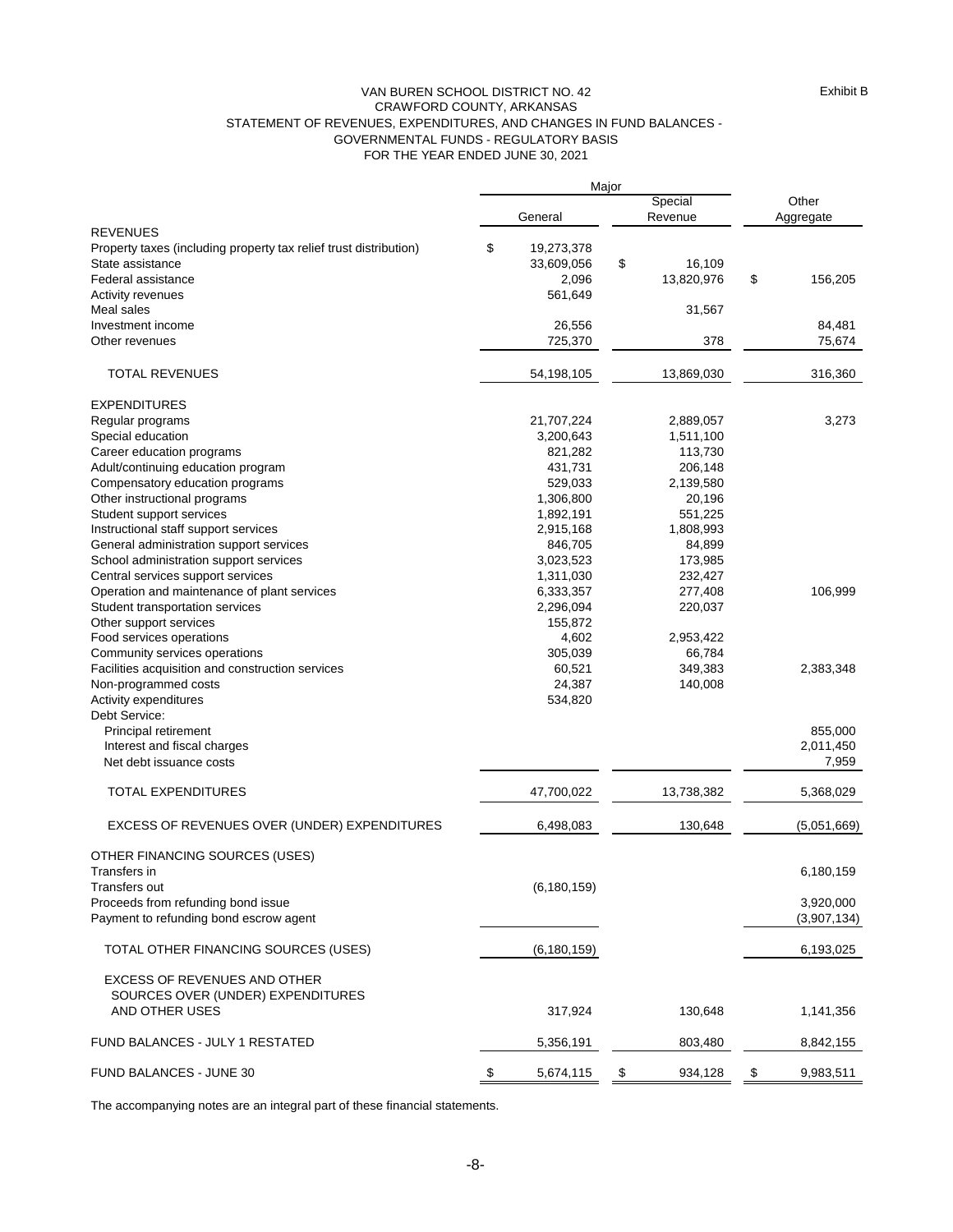#### FOR THE YEAR ENDED JUNE 30, 2021 VAN BUREN SCHOOL DISTRICT NO. 42 CRAWFORD COUNTY, ARKANSAS STATEMENT OF REVENUES, EXPENDITURES, AND CHANGES IN FUND BALANCES - BUDGET AND ACTUAL - GENERAL AND SPECIAL REVENUE FUNDS - REGULATORY BASIS

|                                                                   | General       |            |        |            |    |                                        | Special Revenue |               |    |            |    |                                        |
|-------------------------------------------------------------------|---------------|------------|--------|------------|----|----------------------------------------|-----------------|---------------|----|------------|----|----------------------------------------|
|                                                                   | <b>Budget</b> |            | Actual |            |    | Variance<br>Favorable<br>(Unfavorable) |                 | <b>Budget</b> |    | Actual     |    | Variance<br>Favorable<br>(Unfavorable) |
| <b>REVENUES</b>                                                   |               |            |        |            |    |                                        |                 |               |    |            |    |                                        |
| Property taxes (including property tax relief trust distribution) | \$            | 19,999,120 | \$     | 19,273,378 | \$ | (725, 742)                             |                 |               |    |            |    |                                        |
| State assistance                                                  |               | 33,172,115 |        | 33,609,056 |    | 436,941                                | \$              | 17,000        | \$ | 16,109     | \$ | (891)                                  |
| Federal assistance                                                |               |            |        | 2,096      |    | 2,096                                  |                 | 8,354,348     |    | 13,820,976 |    | 5,466,628                              |
| Activity revenues                                                 |               | 112        |        | 561,649    |    | 561,537                                |                 |               |    |            |    |                                        |
| Meal sales                                                        |               |            |        |            |    |                                        |                 | 447,300       |    | 31,567     |    | (415, 733)                             |
| Investment income                                                 |               | 24,000     |        | 26,556     |    | 2,556                                  |                 |               |    |            |    |                                        |
| Other revenues                                                    |               | 693,400    |        | 725,370    |    | 31,970                                 |                 | 10,000        |    | 378        |    | (9,622)                                |
| <b>TOTAL REVENUES</b>                                             |               | 53,888,747 |        | 54,198,105 |    | 309,358                                |                 | 8,828,648     |    | 13,869,030 |    | 5,040,382                              |
| <b>EXPENDITURES</b>                                               |               |            |        |            |    |                                        |                 |               |    |            |    |                                        |
| Regular programs                                                  |               | 23,400,239 |        | 21,707,224 |    | 1,693,015                              |                 | 71,214        |    | 2,889,057  |    | (2,817,843)                            |
| Special education                                                 |               | 3,334,995  |        | 3,200,643  |    | 134,352                                |                 | 1,218,727     |    | 1,511,100  |    | (292, 373)                             |
| Career education programs                                         |               | 1,029,719  |        | 821,282    |    | 208,437                                |                 |               |    | 113,730    |    | (113, 730)                             |
| Adult/continuing education program                                |               | 449,684    |        | 431,731    |    | 17,953                                 |                 | 206,696       |    | 206,148    |    | 548                                    |
| Compensatory education programs                                   |               | 599,865    |        | 529,033    |    | 70,832                                 |                 | 2,075,698     |    | 2,139,580  |    | (63, 882)                              |
| Other instructional programs                                      |               | 1,321,069  |        | 1,306,800  |    | 14,269                                 |                 |               |    | 20,196     |    | (20, 196)                              |
| Student support services                                          |               | 2,024,207  |        | 1,892,191  |    | 132,016                                |                 | 479,585       |    | 551,225    |    | (71, 640)                              |
| Instructional staff support services                              |               | 3,687,721  |        | 2,915,168  |    | 772,553                                |                 | 1,417,326     |    | 1,808,993  |    | (391, 667)                             |
| General administration support services                           |               | 894,219    |        | 846,705    |    | 47,514                                 |                 | 91,107        |    | 84,899     |    | 6,208                                  |
| School administration support services                            |               | 2,950,534  |        | 3,023,523  |    | (72, 989)                              |                 |               |    | 173,985    |    | (173, 985)                             |
| Central services support services                                 |               | 1,346,491  |        | 1,311,030  |    | 35,461                                 |                 | 183,028       |    | 232,427    |    | (49, 399)                              |
| Operation and maintenance of plant services                       |               | 6,124,558  |        | 6,333,357  |    | (208, 799)                             |                 | 233,000       |    | 277,408    |    | (44, 408)                              |
| Student transportation services                                   |               | 2,419,959  |        | 2,296,094  |    | 123,865                                |                 | 145,000       |    | 220,037    |    | (75, 037)                              |
| Other support services                                            |               | 97,700     |        | 155,872    |    | (58, 172)                              |                 |               |    |            |    |                                        |
| Food services operations                                          |               | 50,000     |        | 4,602      |    | 45,398                                 |                 | 2,776,534     |    | 2,953,422  |    | (176, 888)                             |
| Community services operations                                     |               | 309,841    |        | 305,039    |    | 4,802                                  |                 | 70,365        |    | 66,784     |    | 3,581                                  |
| Facilities acquisition and construction services                  |               | 42,287     |        | 60,521     |    | (18, 234)                              |                 |               |    | 349,383    |    | (349, 383)                             |
| Non-programmed costs                                              |               | 22,869     |        | 24,387     |    | (1,518)                                |                 | 40,000        |    | 140,008    |    | (100,008)                              |
| Activity expenditures                                             |               | 3,187      |        | 534,820    |    | (531, 633)                             |                 |               |    |            |    |                                        |
| <b>TOTAL EXPENDITURES</b>                                         |               | 50,109,144 |        | 47,700,022 |    | 2,409,122                              |                 | 9,008,280     |    | 13,738,382 |    | (4,730,102)                            |
|                                                                   |               |            |        |            |    |                                        |                 |               |    |            |    |                                        |

Exhibit C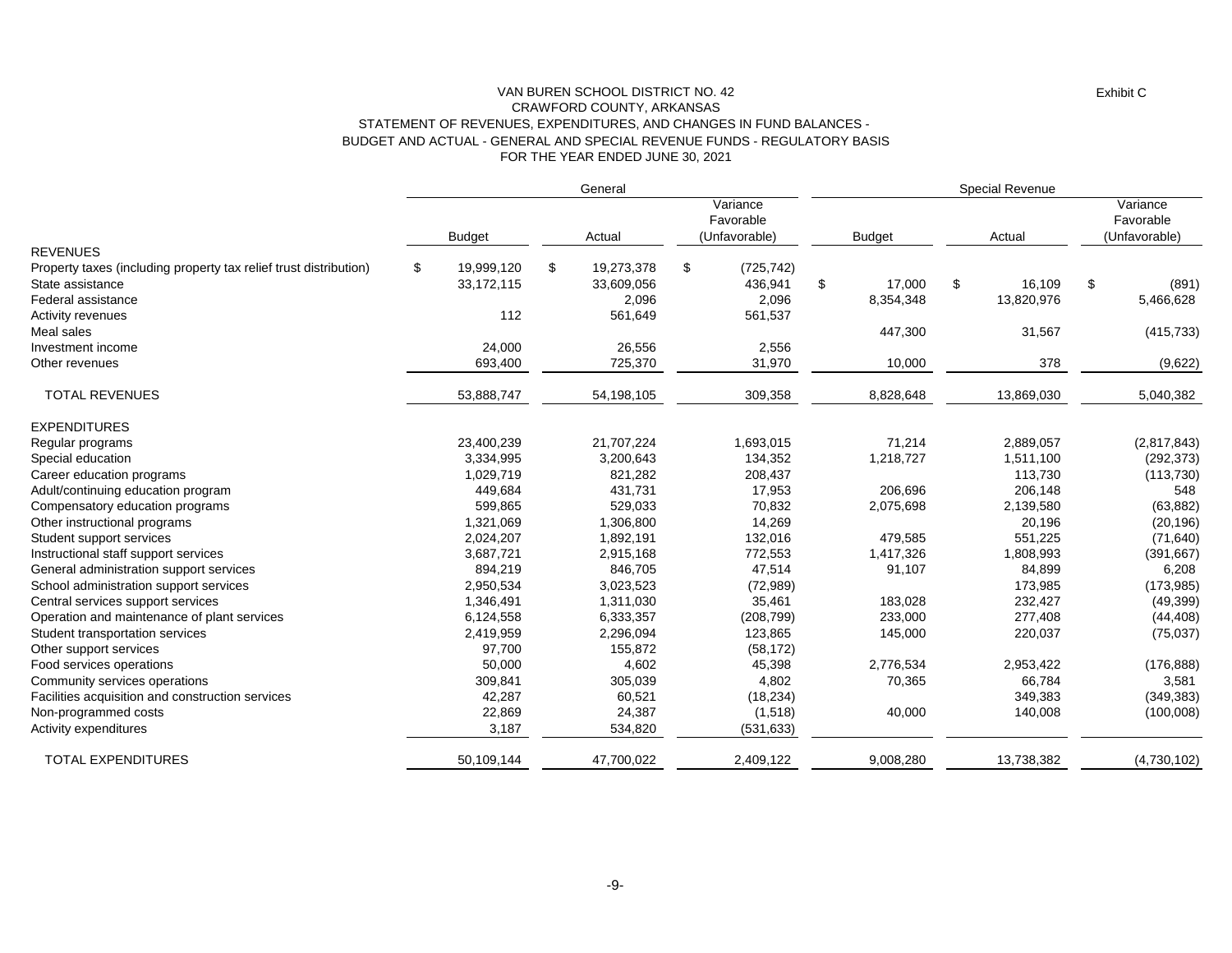# FOR THE YEAR ENDED JUNE 30, 2021 VAN BUREN SCHOOL DISTRICT NO. 42 CRAWFORD COUNTY, ARKANSAS STATEMENT OF REVENUES, EXPENDITURES, AND CHANGES IN FUND BALANCES - BUDGET AND ACTUAL - GENERAL AND SPECIAL REVENUE FUNDS - REGULATORY BASIS

|                                                                                            |        | General                    |        |               |    |                                        |     | Special Revenue       |      |         |     |                                        |  |
|--------------------------------------------------------------------------------------------|--------|----------------------------|--------|---------------|----|----------------------------------------|-----|-----------------------|------|---------|-----|----------------------------------------|--|
|                                                                                            | Budget |                            | Actual |               |    | Variance<br>Favorable<br>(Unfavorable) |     | <b>Budget</b>         |      | Actual  |     | Variance<br>Favorable<br>(Unfavorable) |  |
| <b>EXCESS OF REVENUES OVER (UNDER)</b><br><b>EXPENDITURES</b>                              |        | 3,779,603                  |        | 6,498,083     | S. | 2,718,480                              |     | (179, 632)            | - \$ | 130,648 |     | 310,280                                |  |
| OTHER FINANCING SOURCES (USES)<br>Transfers in<br>Transfers out                            |        | 69,005,006<br>(72,968,466) |        | (6, 180, 159) |    | (69,005,006)<br>66,788,307             |     | 379,404<br>(379, 404) |      |         |     | (379, 404)<br>379,404                  |  |
| TOTAL OTHER FINANCING SOURCES (USES)                                                       |        | (3,963,460)                |        | (6, 180, 159) |    | (2,216,699)                            |     |                       |      |         |     | $\overline{0}$                         |  |
| <b>EXCESS OF REVENUES AND OTHER</b><br>SOURCES OVER (UNDER) EXPENDITURES<br>AND OTHER USES |        | (183, 857)                 |        | 317,924       |    | 501,781                                |     | (179, 632)            |      | 130,648 |     | 310,280                                |  |
| FUND BALANCES - JULY 1 RESTATED                                                            |        | 5,559,801                  |        | 5,356,191     |    | (203, 610)                             |     | 726,793               |      | 803,480 |     | 76,687                                 |  |
| FUND BALANCES - JUNE 30                                                                    |        | 5,375,944                  |        | 5,674,115     | S  | 298,171                                | \$. | 547,161               |      | 934,128 | \$. | 386,967                                |  |

The accompanying notes are an integral part of these financial statements.

-10-

Exhibit C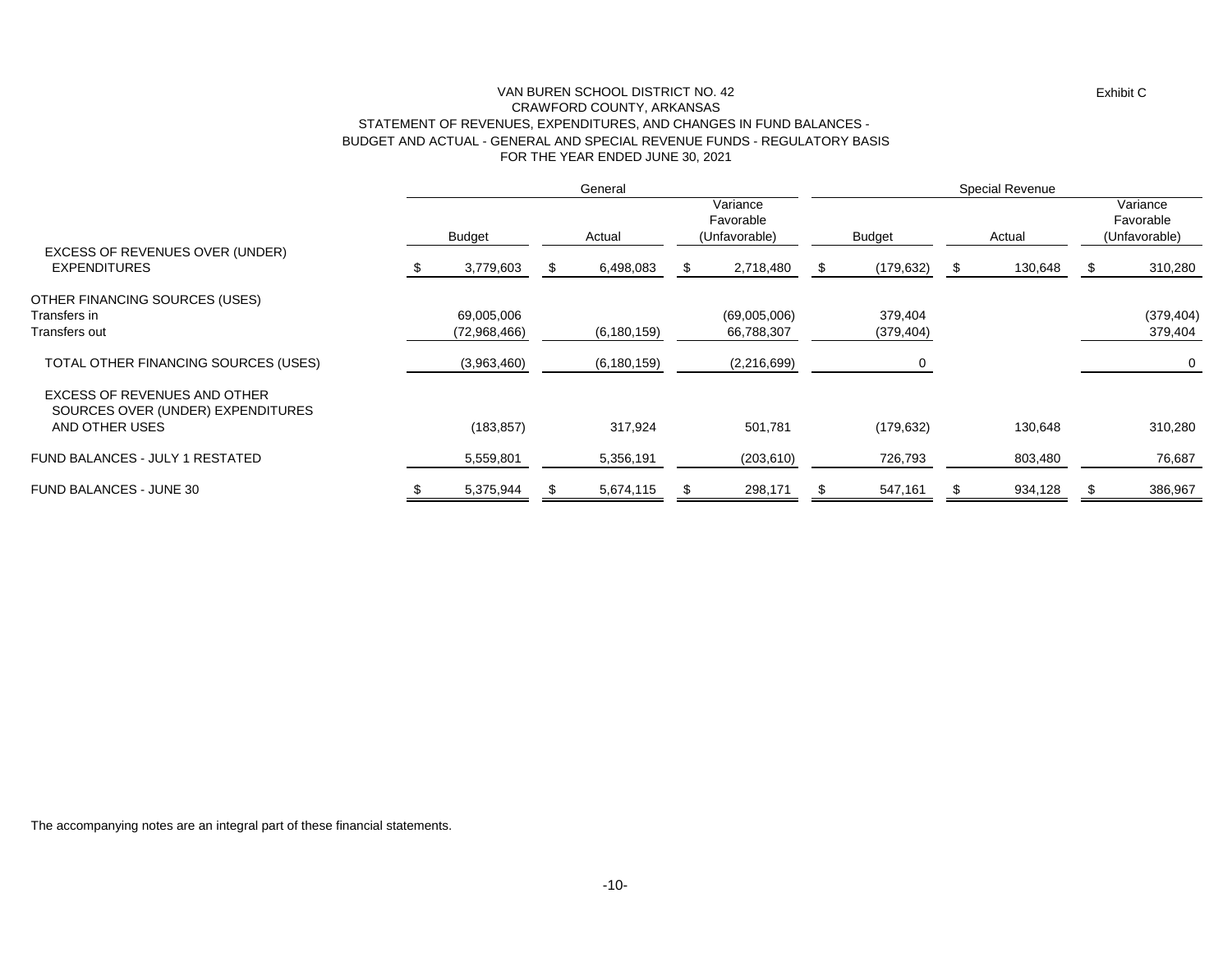# **1**: **SUMMARY OF SIGNIFICANT ACCOUNTING POLICIES**

# A. Reporting Entity

The Board of Education, a seven member group, is the level of government, which has responsibilities over all activities related to public elementary and secondary school education within the jurisdiction of the Van Buren School District (District). There are no component units.

B. Description of Funds

Major governmental funds (per the regulatory basis of accounting) are defined as General and Special Revenue.

General Fund - The General Fund is used to account for and report all financial resources not accounted for and reported in another fund.

Special Revenue Fund - The Special Revenue Fund is used to account for and report the proceeds of specific revenue sources that are restricted or committed to expenditure for specified purposes other than debt service or capital projects. The Special Revenue Fund includes federal revenues and related expenditures, restricted for specific educational programs or projects, including the District's food services operations. The Special Revenue Fund also includes required matching for those federal programs, program income required to be used to further the objectives of those programs, and transfers from the general fund to supplement such programs.

Other governmental funds, presented in the aggregate, consist of the following:

Capital Projects Fund – The Capital Projects Fund is used to account for and report financial resources that are restricted, committed, or assigned to expenditure for capital outlays including the acquisition or construction of capital facilities and other capital assets. The Capital Projects Fund excludes those types of capital-related outflows financed by proprietary funds or for assets that will be held in trust for individuals, private organizations, or other governments.

Debt Service Fund – The Debt Service Fund is used to account for and report financial resources that are restricted, committed, or assigned to expenditure for principal and interest.

Fiduciary Fund types include the following:

Custodial Funds – Custodial Funds are used to report resources held by the reporting government in a purely custodial capacity (assets equal liabilities).

C. Measurement Focus and Basis of Accounting

The financial statements are prepared in accordance with a regulatory basis of accounting (RBA). This basis of accounting is prescribed by Ark. Code Ann. § 10-4-413(c) and requires that financial statements be presented on a fund basis with, as a minimum, the general fund and special revenue fund presented separately and all other funds included in the audit presented in the aggregate. The law also stipulates that the financial statements consist of a balance sheet; a statement of revenues, expenditures, and changes in fund balances; a comparison of the final adopted budget to the actual expenditures for the general fund and special revenue funds of the entity; notes to financial statements; and a supplemental schedule of capital assets, including land, buildings, and equipment. The law further stipulates that the State Board of Education shall promulgate the rules necessary to administer the regulatory basis of presentation.

The RBA is not in accordance with generally accepted accounting principles (GAAP). GAAP require that basic financial statements present government-wide financial statements. Additionally, GAAP require the following major concepts: Management's Discussion and Analysis, accrual basis of accounting for government-wide financial statements, including depreciation expense, modified accrual basis of accounting for fund financial statements, separate financial statements for fiduciary fund types and other requirements for fiduciary fund types, separate identification of special and extraordinary items, inclusion of capital assets and debt in the financial statements, inclusion of the net pension liability in the financial statements, specific procedures for the identification of major governmental funds, and applicable note disclosures. The RBA does not require government-wide financial statements or the previously identified concepts.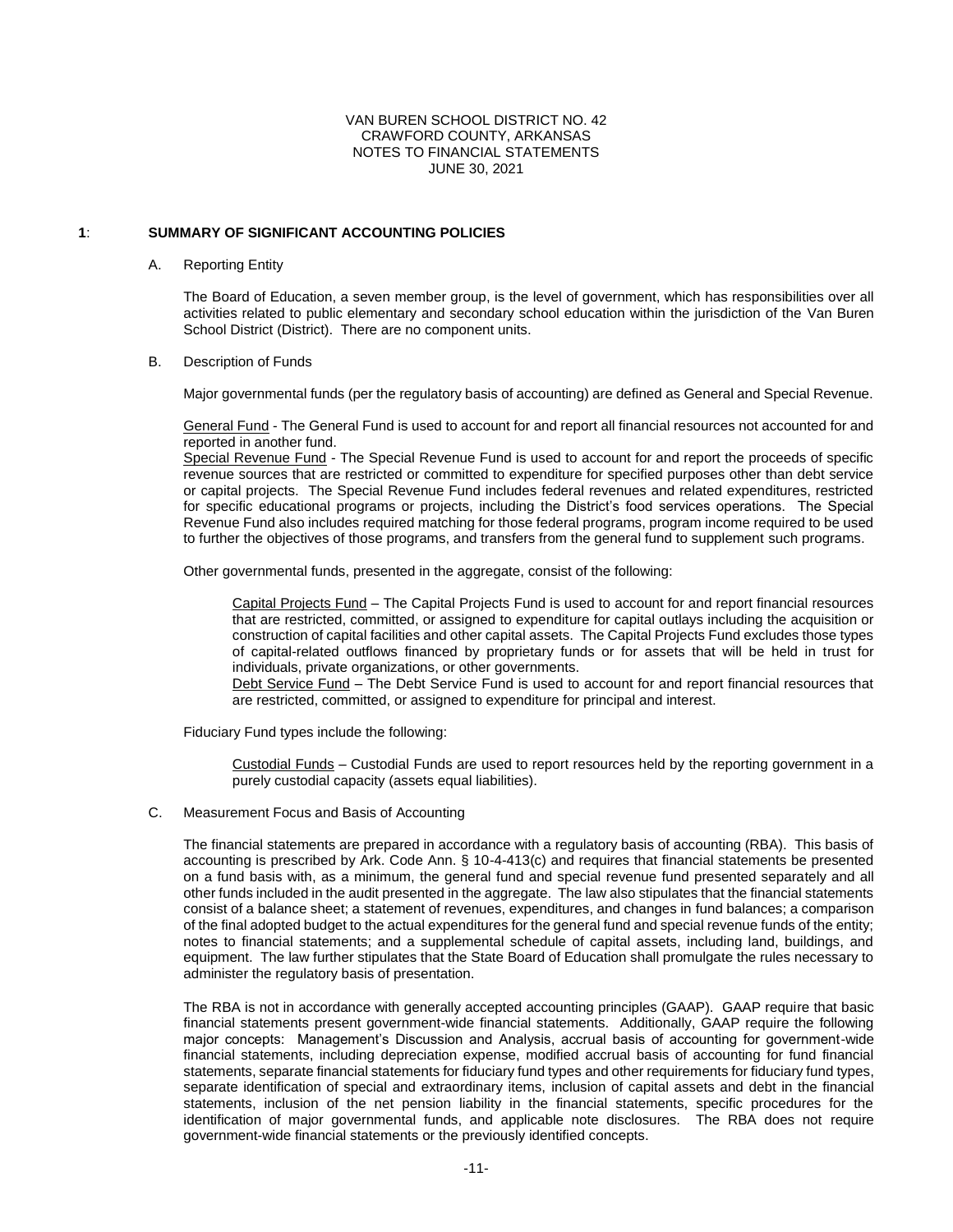# **1**: **SUMMARY OF SIGNIFICANT ACCOUNTING POLICIES (Continued)**

#### C. Measurement Focus and Basis of Accounting (Continued)

The accompanying financial statements are presented on a fund basis. A fund is defined as a fiscal and accounting entity with a self-balancing set of accounts, which are segregated for purposes of recording specific activities or attaining certain objectives. Major governmental funds are defined as general and special revenue, and such funds are presented separately in the financial statements. All other governmental funds are presented in the aggregate. Fiduciary fund types are presented in a separate column in the Balance Sheet – Regulatory Basis. Revenues are reported by major sources and expenditures are reported by major function. Other transactions, which are not reported as revenues or expenditures, are reported as other financing sources and uses. Transactions related to the recording of installment contracts and capital leases are reported as other financing sources. Changes in private-purpose funds will be reflected in the notes to financial statements.

#### D. Revenue Recognition Policies

Revenues are recognized when they become susceptible to accrual in accordance with the RBA, except for property taxes (see Note 1 F below).

E. Capital Assets

Information on capital assets and related depreciation is reported at Schedule 1. Capital assets are capitalized at historical cost or estimated historical cost, if actual data is not available. Capital assets purchased are recorded as expenditures in the applicable fund at the time of purchase. Donated capital assets are reported at acquisition value when received. The District maintains a threshold level of \$1,000 for capitalizing equipment. Library holdings are not capitalized.

No salvage value is taken into consideration for depreciation purposes. All capital assets, other than land and construction in progress, are depreciated using the straight-line method over the following useful lives:

| Asset Class                 | Estimated Useful Life in Years |  |  |  |  |  |
|-----------------------------|--------------------------------|--|--|--|--|--|
|                             |                                |  |  |  |  |  |
| Improvements/infrastructure | 20                             |  |  |  |  |  |
| <b>Buildings</b>            | 50                             |  |  |  |  |  |
| Equipment                   | $5-20$                         |  |  |  |  |  |

F. Property Taxes

Property taxes are levied (tax rates are established) in November of each year based on property assessment (real and personal) that occurred within a specific period of time beginning January 1 of the same year. Property taxes are collectible beginning the first business day of March of the year following the levy date and are considered delinquent after October 15 of the same calendar year.

Amendment no. 74 to the Arkansas Constitution established a uniform minimum property tax millage rate of 25 mills for maintenance and operation of public schools. Ark. Code Ann. § 26-80-101 provides the uniform rate of tax (URT) shall be assessed and collected in the same manner as other school property taxes, but the net revenues from the URT shall be remitted to the State Treasurer and distributed by the State to the county treasurer of each county for distribution to the school districts in that county. For reporting purposes, URT revenues are considered property taxes.

G. Interfund Receivables and Payables

Interfund receivables and payables result from services rendered from one fund to another or from interfund loans.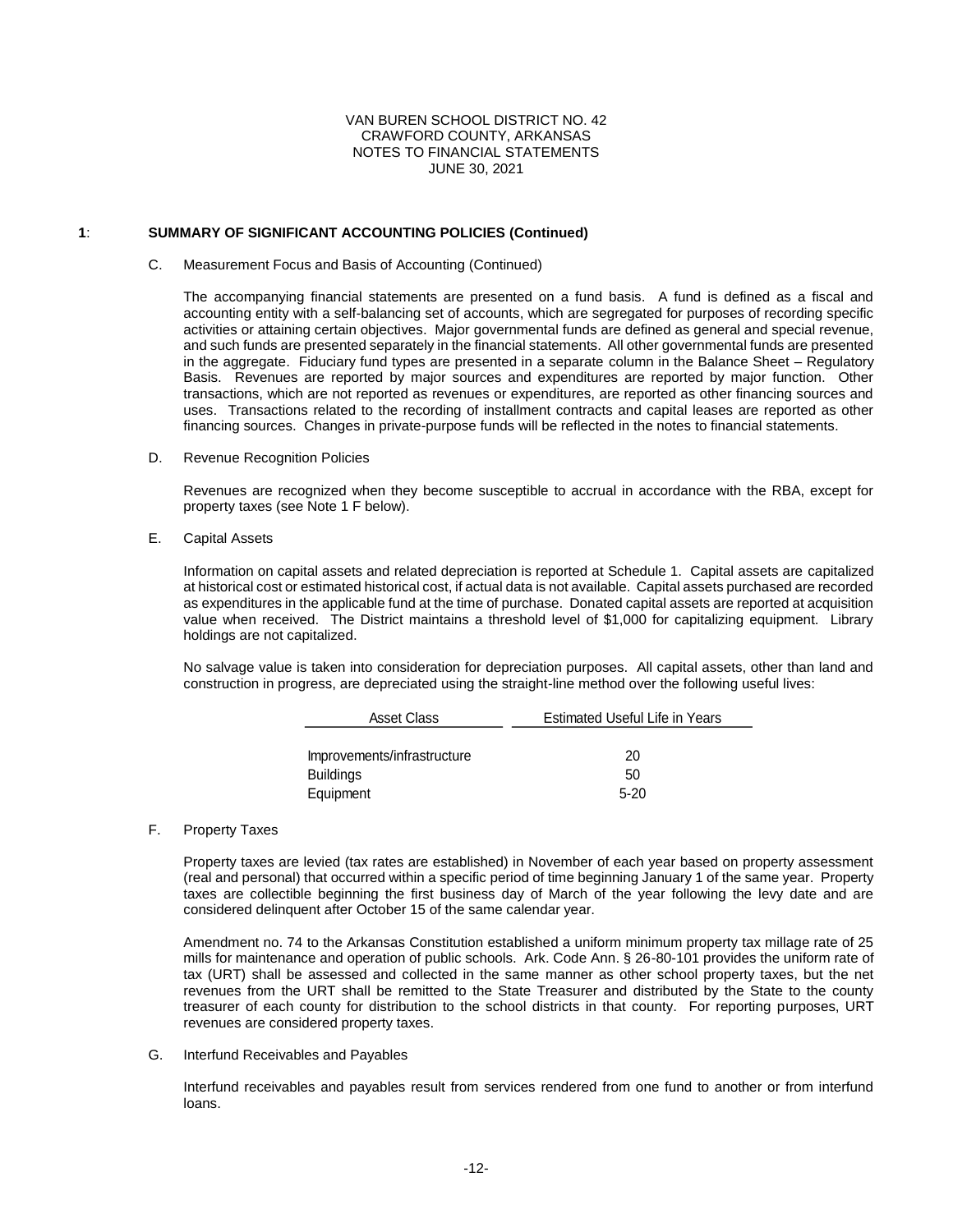# **1**: **SUMMARY OF SIGNIFICANT ACCOUNTING POLICIES (Continued)**

- H. Fund Balance Classifications
	- 1. Restricted fund balance represents amounts that are restricted to specific purposes when constraints placed on the use of resources are either (a) externally imposed by creditors (such as through bond covenants), grantors, contributors, or laws or regulations of other governments; or (b) imposed by law through constitutional provisions or enabling legislation.
	- 2. Assigned fund balance represents amounts that are constrained by the District's *intent* to be used for specific purposes, but are neither restricted nor committed.
	- 3. Unassigned fund balance represents amounts that have not been assigned to other funds and that has not been restricted, committed, or assigned to specific purposes within the general fund. This classification can also include negative amounts in other governmental funds, if expenditures incurred for specific purposes exceeded the amounts restricted, committed, or assigned to those purposes.
- I. Budget and Budgetary Accounting

The District is required by state law to prepare an annual budget. The annual budget is prepared on a fiscal year basis. The District does not prepare and submit amended budgets during the fiscal year. The State Department of Education's regulations allow for the cash basis or the modified accrual basis. However, the majority of the school districts employ the cash basis method.

The District budgets intra-fund transfers. Significant variances may result in the comparison of transfers at the Statement of Revenues, Expenditures, and Changes in Fund Balances – Budget and Actual – General and Special Revenue Funds – Regulatory Basis because only interfund transfers are reported at the Statement of Revenues, Expenditures, and Changes in Fund Balances – Governmental Funds – Regulatory Basis. Additionally, the District routinely budgets restricted federal programs as part of the special revenue fund. Significant variances may result in the budgetary comparison of the revenues and expenditures of the special revenue fund because of the reclassification of those federal programs primarily utilized for capital projects to the other aggregate funds for reporting purposes.

Budgetary perspective differences are not considered to be significant, because the structure of the information utilized in preparing the budget and the applicable fund financial statements is essentially the same.

J. Stabilization Arrangements

The District's Board of Education has not formally set aside amounts for use in emergency situations or when revenue shortages or budgetary imbalances arise.

K. Minimum Fund Balance Policies

The District's Board of Education has not formally adopted a minimum fund balance policy.

L. Fund Balance Classification Policies and Procedures

The Superintendent, in conjunction with other management and accounting personnel, is authorized to assign amounts to a specific purpose. The District's Board of Education has not adopted a formal policy addressing this authorization.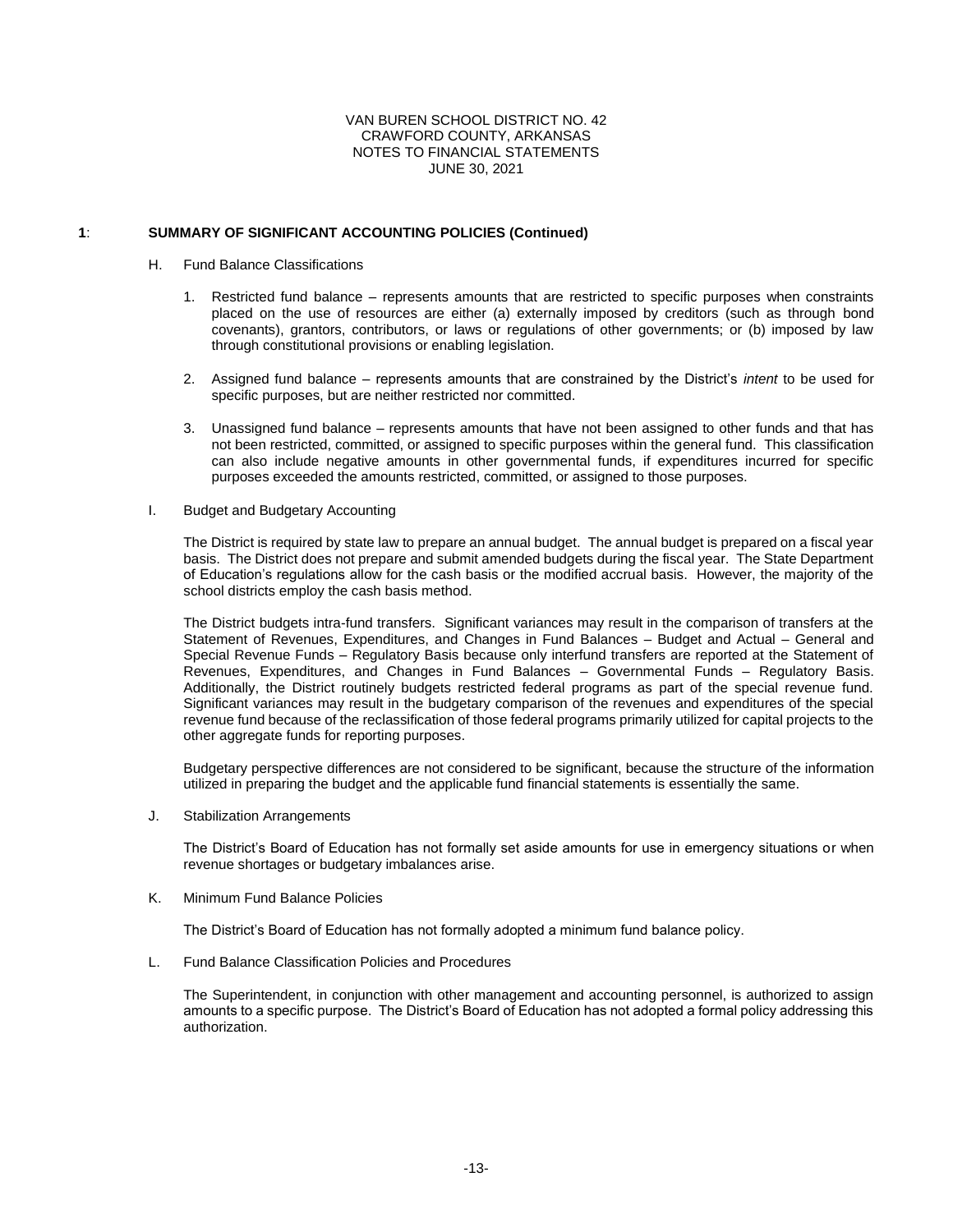# **1**: **SUMMARY OF SIGNIFICANT ACCOUNTING POLICIES (Continued)**

# L. Fund Balance Classification Policies and Procedures (Continued)

The District's revenues, expenditures, and fund balances are tracked in the accounting system by numerous sources of funds. The fund balances of these sources of funds are combined to derive the District's total fund balances by fund. It is uncommon for an individual source of funds to contain restricted and unrestricted (committed, assigned, or unassigned) funds. The District does not have a policy addressing whether it considers restricted or unrestricted amounts to have been spent when expenditures are incurred for purposes for which both restricted and unrestricted amounts are available. District personnel decide which resources (source of funds) to use at the time expenditures are incurred. For classification of fund balance amounts, restricted resources are considered spent before unrestricted. The District does not have a policy addressing which resources to use within the unrestricted fund balances when committed, assigned, or unassigned fund balances are available. When expenditures are incurred for purposes for which amounts in any of the unrestricted fund balance classifications could be used, committed amounts are reduced first, followed by assigned amounts, and then unassigned amounts.

# M. Encumbrances

The District does not utilize encumbrance accounting.

# **2: CASH DEPOSITS WITH FINANCIAL INSTITUTIONS**

Cash deposits are carried at cost (carrying value). A comparison of the bank balance and carrying value is as follows:

|                                                   | Carrying<br>Amount | Bank<br><b>Balance</b> |
|---------------------------------------------------|--------------------|------------------------|
| Insured (FDIC)                                    | \$<br>250,000      | \$<br>250,000          |
| Collateralized:                                   |                    |                        |
| Collateral held by the District's agent, pledging |                    |                        |
| bank or pledging bank's trust department or       |                    |                        |
| agent in the District's name                      | 11,277,042         | 12,735,568             |
| Total Deposits                                    | 11,527,042         | 12,985,568             |

The above total deposits do not include cash on hand of \$2,200. The above total deposits include certificates of deposit of \$3,713,125 reported as investments and classified as nonparticipating contracts.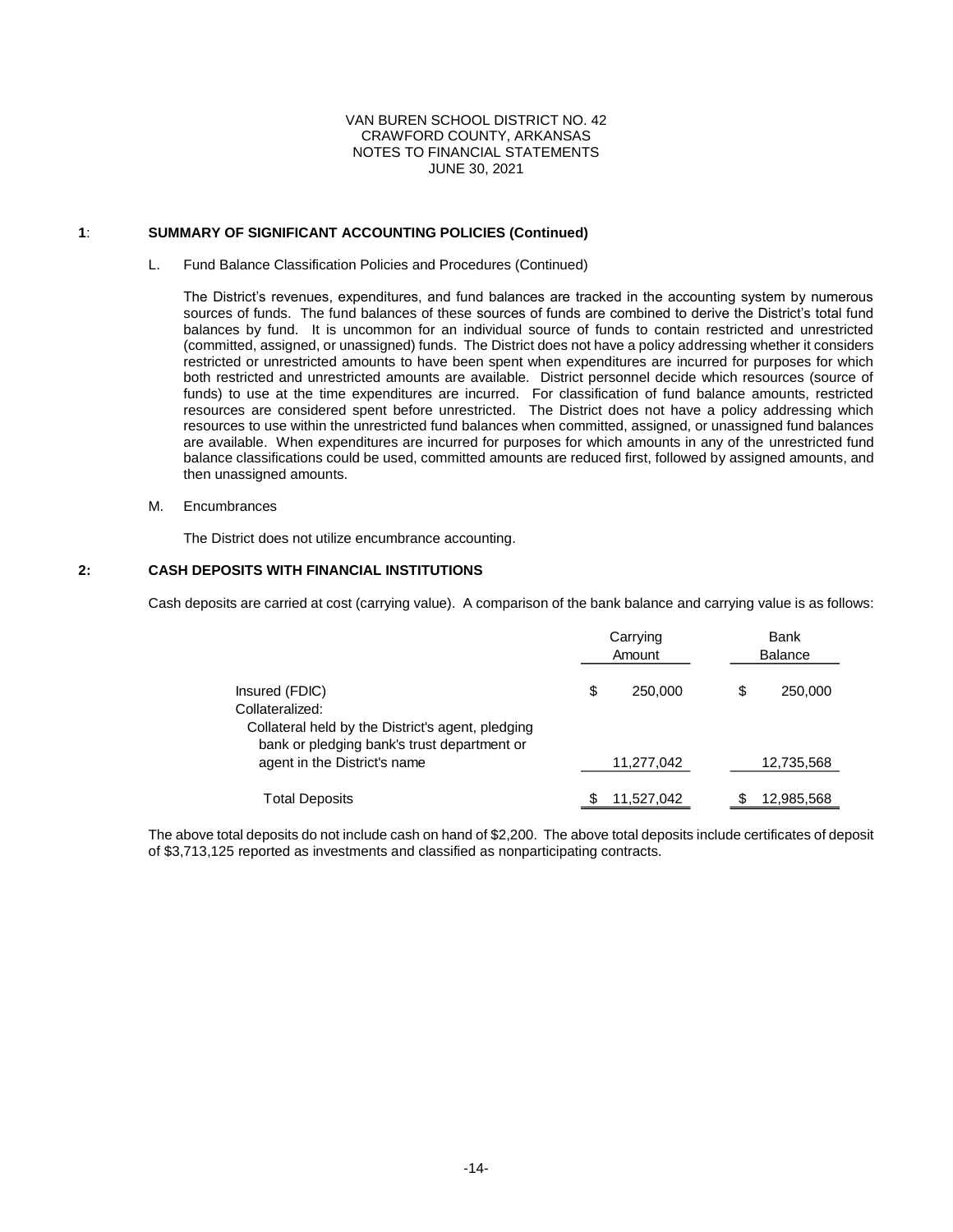# **3: ACCOUNTS RECEIVABLE**

Accounts receivable at June 30, 2021 were comprised of the following:

|                                        |     |         | Governmental Funds |           |        |  |
|----------------------------------------|-----|---------|--------------------|-----------|--------|--|
|                                        |     | Major   |                    |           |        |  |
|                                        |     |         |                    | Other     |        |  |
| Description                            |     | General | Revenue            | Aggregate |        |  |
| State assistance<br>Federal assistance | \$  | 57,429  | 1,500,829<br>S.    |           |        |  |
| Other                                  |     | 29,115  | 378                | S         | 10,124 |  |
| Totals                                 | \$. | 86,544  | 1,501,207          |           | 10,124 |  |

# **4: COMMITMENTS**

The District was contractually obligated for the following at June 30, 2021:

A. Construction Contracts

| <b>Project Name</b>                      | <b>Completion Date</b> | <b>Contract Balance</b> |  |  |
|------------------------------------------|------------------------|-------------------------|--|--|
|                                          |                        |                         |  |  |
| <b>Blakemore Field Entry Renovations</b> | September 3, 2021      | 1.578.388               |  |  |
| <b>Adult Education Pavement</b>          | August 13, 2021        | 6.040                   |  |  |

B. Operating Leases (noncapital leases with initial noncancellable lease terms in excess of one year)

General description of leases and leasing arrangements:

On July 1, 2020, six Thomas school buses were leased from Midwest Bus Sales for terms of 36 months with annual payments of \$120,000 for three years, commencing on July 1, 2020.

On January 31, 2018, fifty-three copiers were leased from Canon Financial Services for terms of 60 months with annual payments of \$74,455 for five years, commencing on February 24, 2018.

- 1. Future minimum rental payments (aggregate) at June 30, 2021: \$357,887
- 2. Future minimum rental payments for the succeeding years:

| Year Ended June 30, | Amount |   |         |  |
|---------------------|--------|---|---------|--|
| 2022                |        | S | 194,455 |  |
| 2023                |        |   | 163,432 |  |
| Total               |        | S | 357,887 |  |

Rental payments for the operating leases described above were approximately \$194,455 for the year ended June 30, 2021.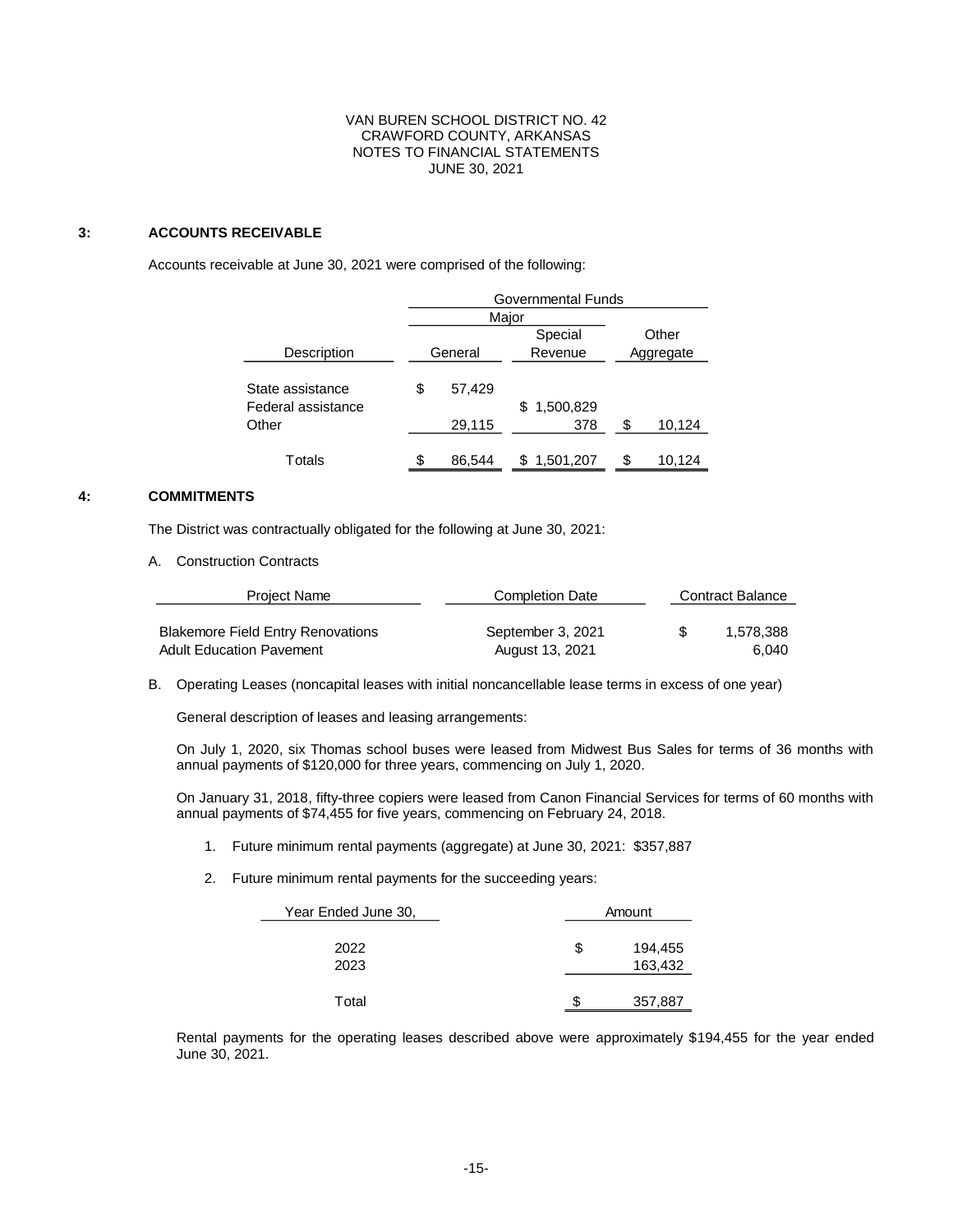# **4: COMMITMENTS (Continued)**

# C. Long-term Debt Issued and Outstanding

The District is presently paying on the following long-term debt:

|                    |               |              | Amount     |            |             | Debt          |    | <b>Maturities</b> |
|--------------------|---------------|--------------|------------|------------|-------------|---------------|----|-------------------|
| Date               | Date of Final | Rate of      | Authorized |            | Outstanding |               | To |                   |
| of Issue           | Maturity      | Interest     |            | and Issued |             | June 30, 2021 |    | June 30, 2021     |
|                    |               |              |            |            |             |               |    |                   |
| <b>Bonds</b>       |               |              |            |            |             |               |    |                   |
| 3/18/10            | 3/18/26       | 1.95%        | \$         | 3.000.000  | \$          | 3.000.000     |    |                   |
| 11/23/10           | 11/1/29       | 5.25%        |            | 3,150,000  |             | 3,150,000     |    |                   |
| 12/6/16            | 2/1/47        | $3 - 3.625%$ |            | 17.985.000 |             | 17.680.000    | \$ | 305,000           |
| 10/22/19           | 4/1/33        | $2 - 2.5%$   |            | 3,840,000  |             | 3,440,000     |    | 400,000           |
| 10/22/19           | 4/1/33        | $2 - 2.375%$ |            | 6.445.000  |             | 5,935,000     |    | 510,000           |
| 4/2/20             | 4/1/30        | $2 - 5%$     |            | 25,835,000 |             | 25,835,000    |    |                   |
| 4/2/20             | 4/1/33        | $1.25 - 5%$  |            | 4.005.000  |             | 4,005,000     |    |                   |
| 5/26/20            | 2/1/34        | $2.125 - 5%$ |            | 4,135,000  |             | 4,080,000     |    | 55,000            |
| 9/10/20            | 4/1/33        | $1 - 3%$     |            | 3,920,000  |             | 3,900,000     |    | 20,000            |
| <b>Total Bonds</b> |               |              | \$         | 72.315.000 | \$          | 71.025.000    | \$ | 1.290.000         |

Changes in Long-term Debt

|               | Balance      |            |               |  |           |  |  |               |  |  |
|---------------|--------------|------------|---------------|--|-----------|--|--|---------------|--|--|
|               | July 1, 2020 |            | <b>Issued</b> |  | Retired   |  |  | June 30, 2021 |  |  |
|               |              |            |               |  |           |  |  |               |  |  |
| Bonds payable | \$           | 71.810.000 | 3,920,000     |  | 4,705,000 |  |  | 71,025,000    |  |  |

\* Includes \$3,850,000 early retirement of debt – See Note 6.

# Future Principal and Interest Payments

|                        | <b>Bonds</b>    |                 |                 |  |  |  |  |  |  |
|------------------------|-----------------|-----------------|-----------------|--|--|--|--|--|--|
| Year Ended<br>June 30, | Principal       | Interest        | Total           |  |  |  |  |  |  |
|                        |                 |                 |                 |  |  |  |  |  |  |
| 2022                   | \$<br>2,975,000 | \$<br>2,056,550 | \$<br>5,031,550 |  |  |  |  |  |  |
| 2023                   | 3.255.000       | 1,936,150       | 5,191,150       |  |  |  |  |  |  |
| 2024                   | 3,395,000       | 1,802,500       | 5,197,500       |  |  |  |  |  |  |
| 2025                   | 3,520,000       | 1,662,750       | 5,182,750       |  |  |  |  |  |  |
| 2026                   | 6.655.000       | 1.517.300       | 8,172,300       |  |  |  |  |  |  |
| 2027-2031              | 24,230,000      | 5,972,800       | 30,202,800      |  |  |  |  |  |  |
| 2032-2036              | 12,705,000      | 3,133,394       | 15,838,394      |  |  |  |  |  |  |
| 2037-2041              | 5.890.000       | 2,058,613       | 7.948.613       |  |  |  |  |  |  |
| 2042-2046              | 6,885,000       | 998,162         | 7,883,162       |  |  |  |  |  |  |
| 2047                   | 1,515,000       | 52,825          | 1,567,825       |  |  |  |  |  |  |
|                        |                 |                 |                 |  |  |  |  |  |  |
| Totals                 | 71,025,000      | 21,191,044      | 92.216.044      |  |  |  |  |  |  |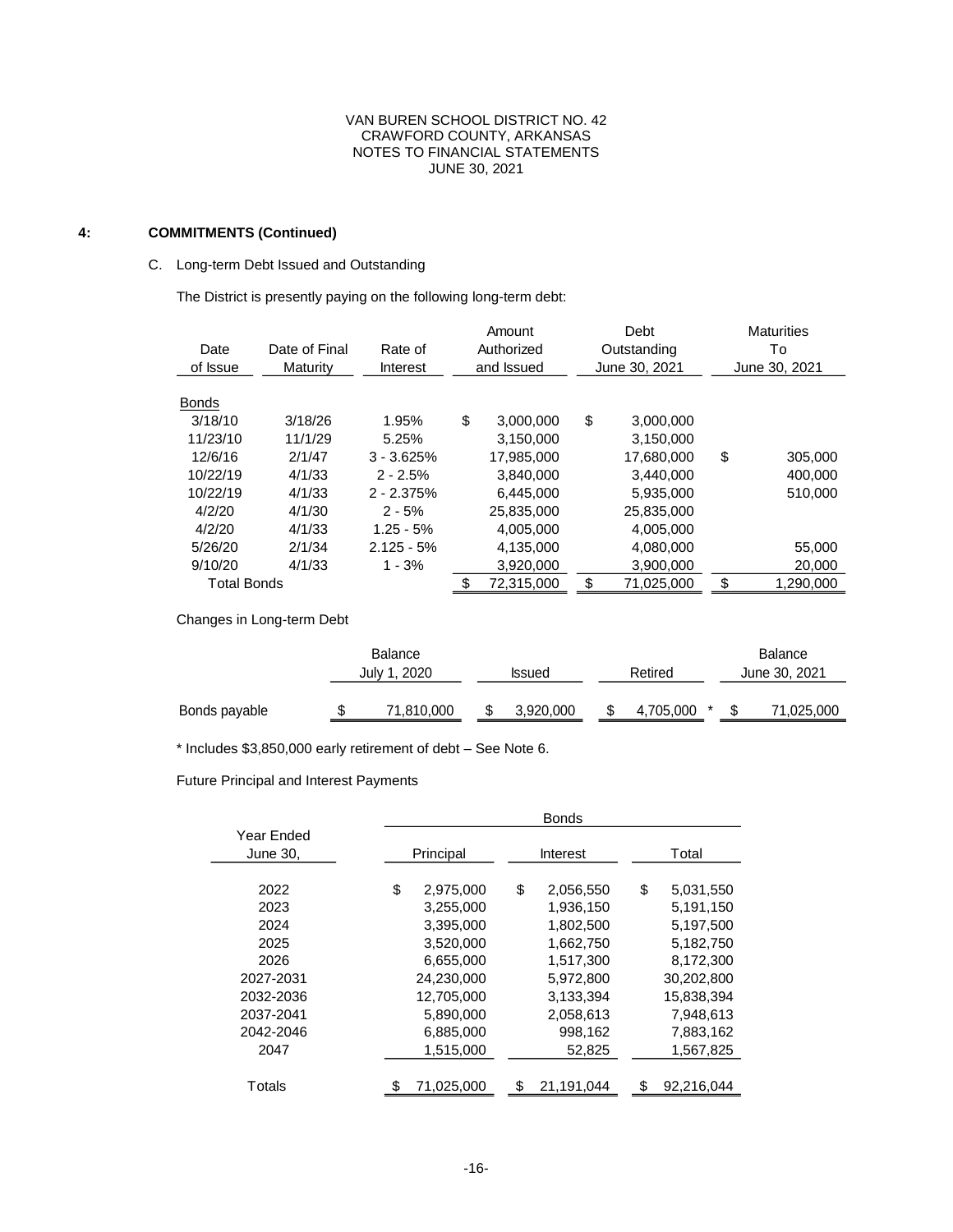# **4: COMMITMENTS (Continued)**

# Qualified School Construction Bonds

On March 18, 2010 and November 23, 2010, the District obtained funding of \$3,000,000 and \$3,150,000, respectively, from Qualified School Construction Bonds, a debt financial arrangement authorized by the American Recovery and Reinvestment Act of 2009. The District will deposit a specified amount annually into a sinking fund for 16 years and 19 years, respectively. This amount plus interest earned will be used to retire the debt when due.

# Security for Debt Payments

Ark. Code Ann. § 6-20-1204 specifies procedures to be followed if a school district is delinquent in a payment to the paying agent for bonded debt. As additional security, any delinquent payment for bonded debt will be satisfied by the Division of Elementary and Secondary Education (DESE). Depending on the date of the bond issue, DESE will recover the full amount of any delinquency payment through the withholding of a school district's state funding or a direct payment from the school district. There were no delinquent bond payments incurred by the District during the audit period.

# **5: ACCOUNTS PAYABLE**

Accounts payable at June 30, 2021 were comprised of the following:

|                 | Governmental Funds |         |       |         |           |         |  |  |  |
|-----------------|--------------------|---------|-------|---------|-----------|---------|--|--|--|
|                 |                    | Major   |       |         |           |         |  |  |  |
|                 |                    |         | Other |         |           |         |  |  |  |
| Description     |                    | General |       | Revenue | Aggregate |         |  |  |  |
| Vendor payables | S                  | 77.490  | S     | 4.476   | S         | 144,538 |  |  |  |

# **6: DEBT REFUNDING**

On September 10, 2020, the District issued refunding bonds of \$3,920,000 with interest rates of 1 to 3 percent to refund \$3,850,000 of outstanding bonds dated July 1, 2013. The interest rates of the bonds refunded were 1 to 3 percent. Net bond proceeds of \$3,907,134 were remitted to an escrow agent to provide all future debt service payments for the bonds refunded. These bonds were called on October 13, 2020. The remaining proceeds of \$4,907 (after payment of \$7,959 net bond issuance costs) will be utilized for subsequent debt payments. The issuance of these bonds will result in a savings of \$329,235 to the District over the life of the bonds.

# **7: INTERFUND TRANSFERS**

The District transferred \$6,180,159 from the general fund to the other aggregate funds for debt related payments of \$2,996,664 and future capital projects of \$3,183,495.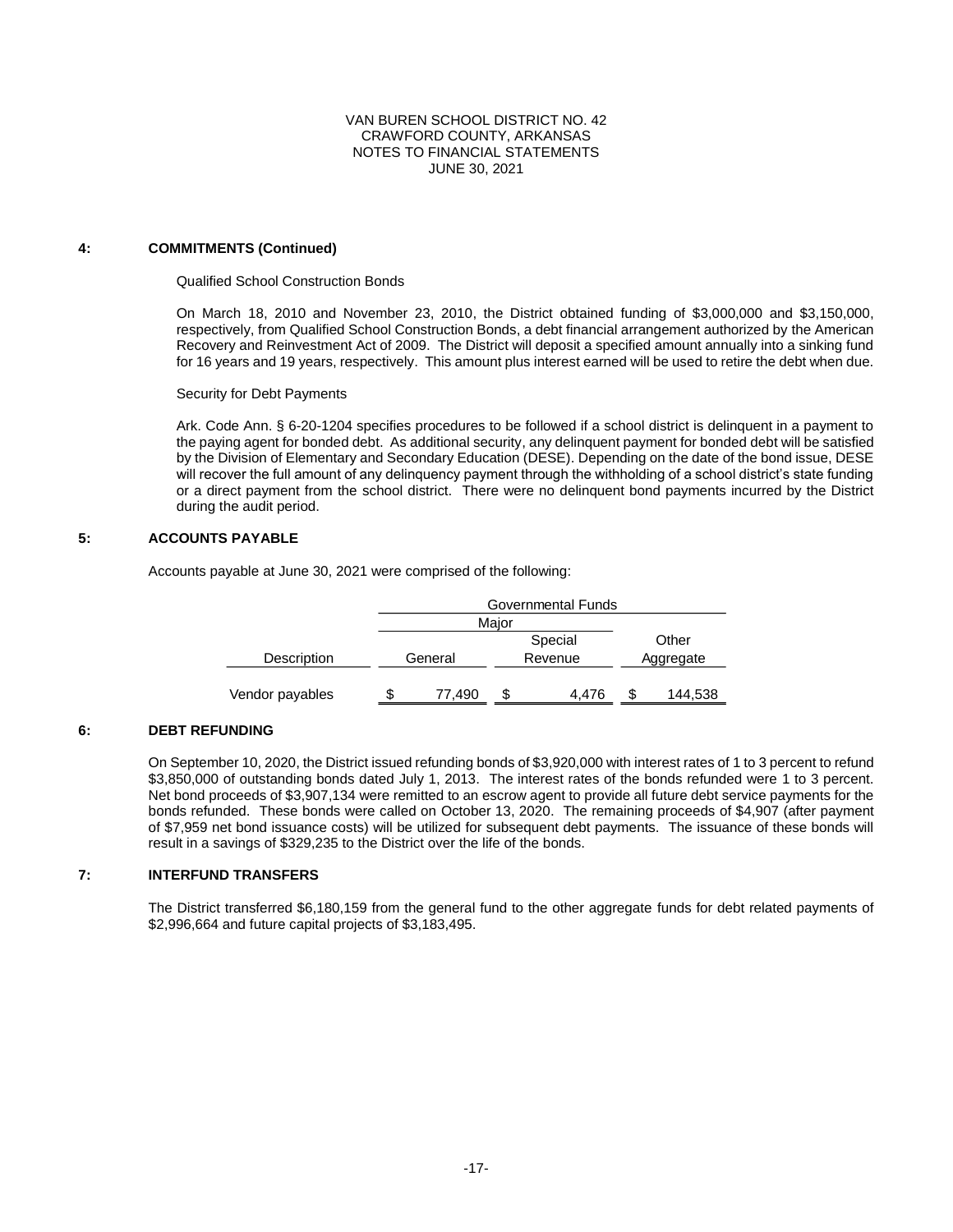# **8: RETIREMENT PLANS**

Arkansas Teacher Retirement System

#### Plan Description

The District contributes to the Arkansas Teacher Retirement System (ATRS), a cost-sharing multiple-employer defined benefit pension plan that covers employees of schools and education-related agencies, except certain non-teaching school employees. ATRS, administered by a Board of Trustees, provides retirement and disability benefits, annual cost-of-living adjustments, and death benefits to plan members and beneficiaries. Benefit provisions are established by State law and can be amended only by the Arkansas General Assembly. The Arkansas Teacher Retirement System issues a publicly available financial report that includes financial statements and required supplementary information for ATRS. That report may be obtained by writing to Arkansas Teacher Retirement System, 1400 West Third Street, Little Rock, Arkansas 72201, by calling 1-800-666-2877, or by visiting the ATRS website at www.artrs.gov.

#### Funding Policy

ATRS has contributory and noncontributory plans. Contributory members are required by State law to contribute 6.50% of their salaries. Each participating employer is required by State law to contribute at a rate determined by the Board of Trustees, based on the annual actuarial valuation. The current employer rate is 14.50% of covered salaries. The District's contributions to ATRS for the year ended June 30, 2021 were \$5,336,792, equal to the required contributions.

#### Net Pension Liability

The Division of Elementary and Secondary Education has stipulated that, under the regulatory basis of accounting, the requirements of Governmental Accounting Standards Board Statement no. 68 would be limited to disclosure of the District's proportionate share of the collective net pension liability. The District's proportionate share of the collective net pension liability at June 30, 2020 (actuarial valuation date and measurement date) was \$61,138,221.

Arkansas Public Employees Retirement System

#### Plan Description

The District contributes to the Arkansas Public Employees Retirement System (APERS), a cost-sharing multipleemployer defined benefit pension plan that covers certain non-teaching school employees. APERS, administered by a Board of Trustees, provides retirement and disability benefits, annual cost-of-living adjustments, and death benefits to plan members and beneficiaries. Benefit provisions are established by State law and can be amended only by the Arkansas General Assembly. The Arkansas Public Employees Retirement System issues a publicly available financial report that includes financial statements and required supplementary information for APERS. That report may be obtained by writing to Arkansas Public Employees Retirement System, 124 West Capitol Avenue, Suite 400, Little Rock, Arkansas 72201, by calling 1-800-682-7377, or by visiting the APERS website at www.apers.org.

#### Funding Policy

APERS has contributory and noncontributory plans. Contributory members are required by State law to contribute 5% of their salaries. Each participating employer is required by State law to contribute at a rate determined by the Board of Trustees, based on the annual actuarial valuation. The current employer rate for school districts is 4% of covered salaries. The District's contributions to APERS for the year ended June 30, 2021 were \$1,578, equal to the required contributions.

#### Net Pension Liability

The Division of Elementary and Secondary Education has stipulated that, under the regulatory basis of accounting, the requirements of Governmental Accounting Standards Board Statement no. 68 would be limited to disclosure of the District's proportionate share of the collective net pension liability. The District's proportionate share of the collective net pension liability at June 30, 2020 (actuarial valuation date and measurement date) was \$25,740.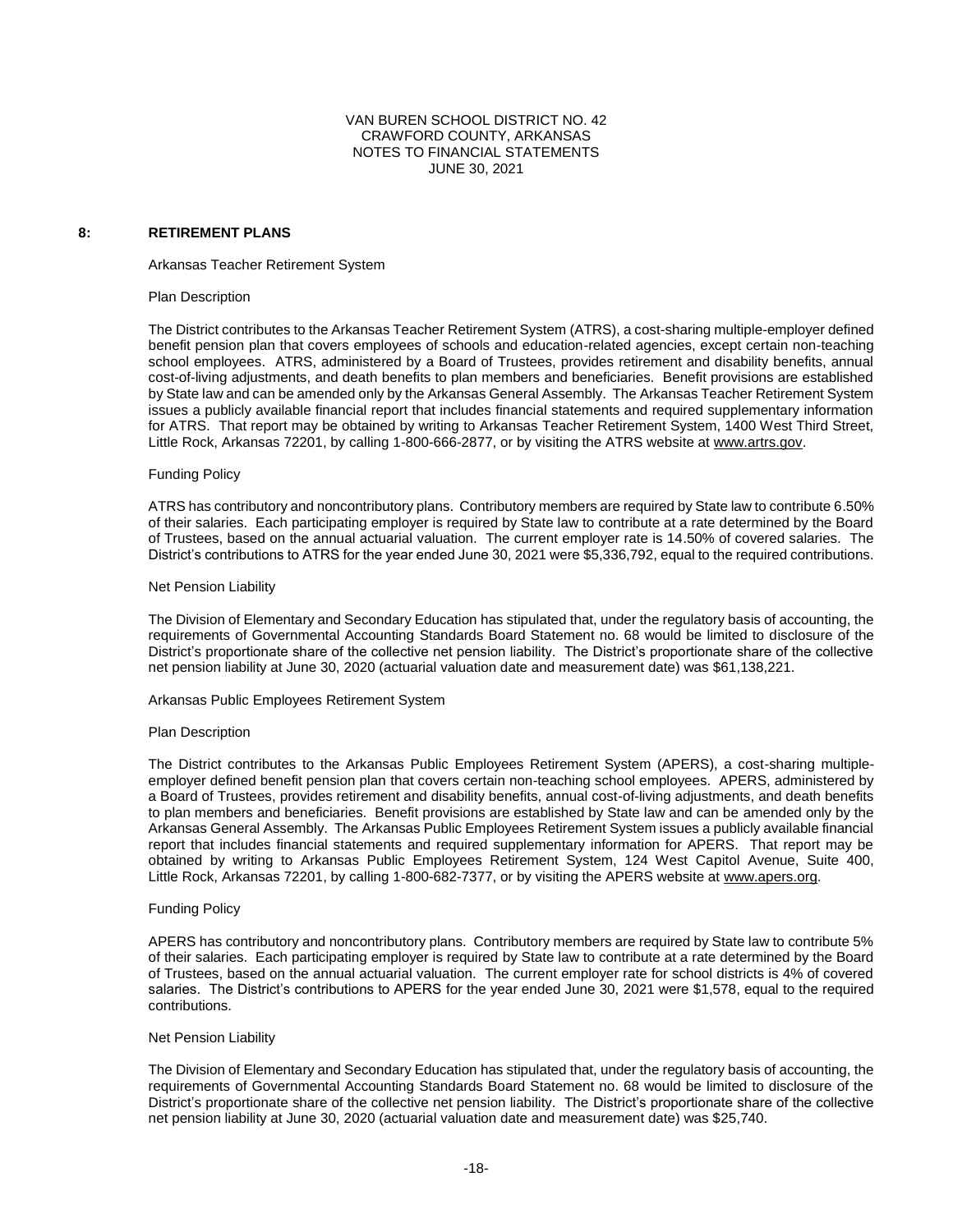#### **9: PRIOR YEAR RESTATEMENT**

The general fund beginning fund balance was increased by \$103,226 due to the reclassification of custodial fund activity accounts previously reported as fiduciary fund types.

#### **10: PLEDGED REVENUES**

The District has pledged a portion of its property taxes to retire bonds of \$72,315,000 issued from March 18, 2010 to September 10, 2020. The bonds were issued for various capital projects. Total principal and interest remaining on the bonds is \$92,216,044, payable through February 1, 2047. Principal and interest paid for the current year and total property taxes pledged for debt service were \$2,860,662 and \$6,605,430, respectively. The percentage of property taxes pledged for the current year for principal and interest payments was 43.31 percent.

#### **11: RISK MANAGEMENT**

The District is exposed to various risks of loss related to torts; theft of, damage to, and destruction of assets; errors and omissions; injuries to employees; and natural disasters.

The District carries commercial insurance for student accidents, board liability, flood, and general performance surety bond.

The District participates in the Arkansas School Boards Association – Workers' Compensation Trust (the Trust), a selfinsurance trust voluntarily established on July 1, 1994 pursuant to state law. The Trust is responsible for obtaining and administering workers' compensation insurance coverage for its members, as well as obtaining reinsurance coverage for those claims that exceed the standard policy limits. In its administrative capacity, the Trust is responsible for monitoring, negotiating and settling claims that have been filed on behalf of and against member districts. The District contributes annually to this program.

Additionally, the District participates in the Arkansas School Boards Association – Risk Management Program (the Association), a self-insurance program voluntarily established on February 1, 1984 pursuant to state law. The Association is responsible for obtaining and administering insurance coverage for property and vehicles for its members, as well as obtaining reinsurance coverage for those claims that exceed the standard policy limits. In its administrative capacity, the Association is responsible for monitoring, negotiating, and settling claims that have been filed against member districts. The District pays an annual premium for its coverage of buildings, contents, and vehicles.

The District participates in the Arkansas Fidelity Bond Trust Fund administered by the Governmental Bonding Board. This program provides coverage for actual losses sustained by its members through fraudulent or dishonest acts committed by officials or employees. Each loss is limited to \$300,000 with a \$2,500 deductible. Premiums for coverage are paid by the Chief Fiscal Officer of the State of Arkansas from funds withheld from the Public School Fund.

Settled claims have not exceeded coverage in any of the past three fiscal years. There were no significant reductions in insurance coverage from the prior year in the major categories of risk.

#### **12: ON-BEHALF PAYMENTS**

The allocation of the health insurance premiums paid by the Division of Elementary and Secondary Education to the Employee Benefits Division, on-behalf of the District's employees, totaled \$1,011,219 for the year ended June 30, 2021.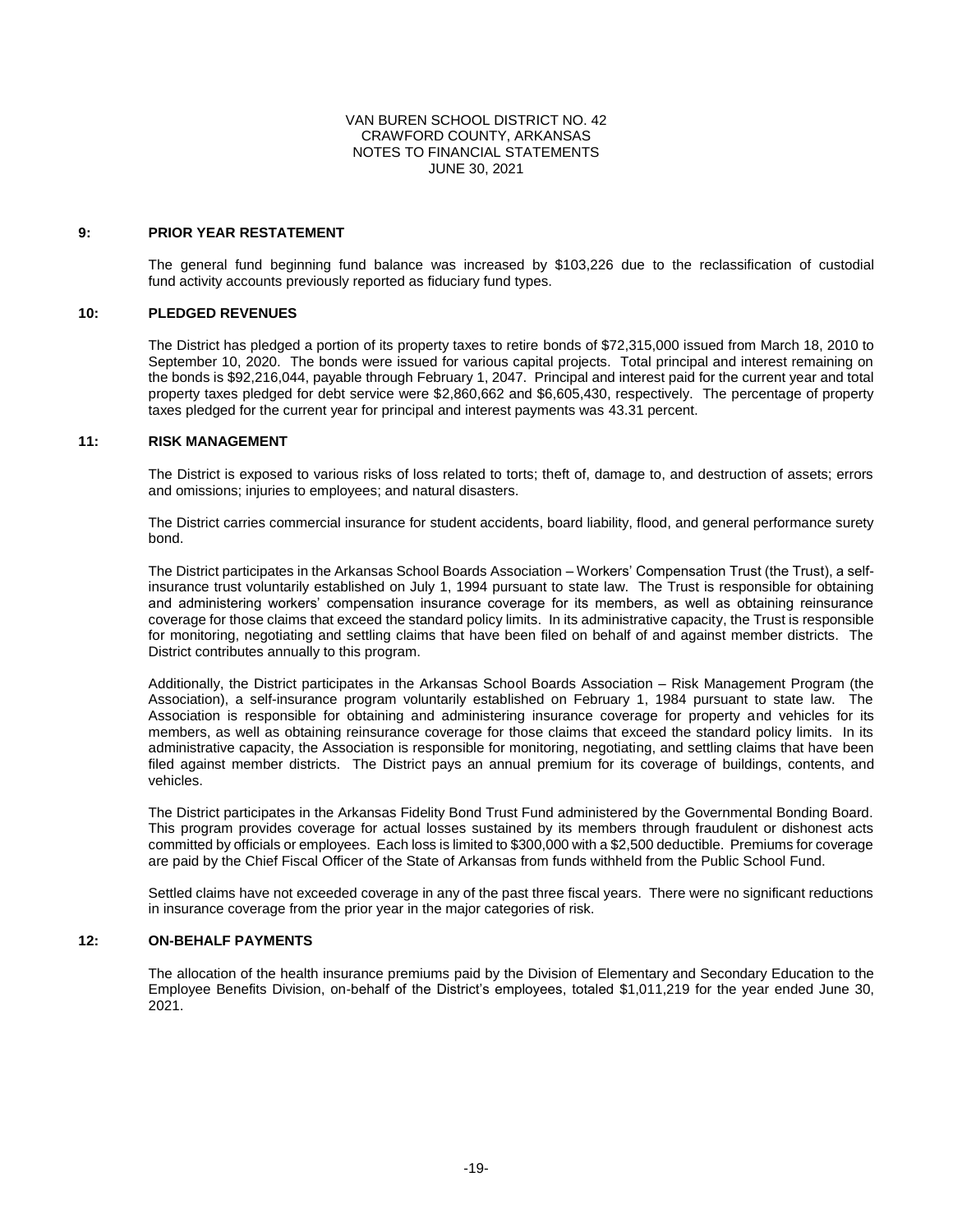# **13: DETAILS OF GOVERNMENTAL FUND BALANCE CLASSIFICATIONS DISPLAYED IN THE AGGREGATE**

| Governmental Funds |         |                                                         |         |                    |  |  |  |  |
|--------------------|---------|---------------------------------------------------------|---------|--------------------|--|--|--|--|
|                    |         |                                                         |         |                    |  |  |  |  |
|                    |         |                                                         |         | Other              |  |  |  |  |
|                    |         |                                                         |         | Aggregate          |  |  |  |  |
|                    |         |                                                         |         |                    |  |  |  |  |
|                    |         |                                                         |         |                    |  |  |  |  |
|                    |         |                                                         |         |                    |  |  |  |  |
| \$                 | 224,594 |                                                         |         |                    |  |  |  |  |
|                    | 243,065 |                                                         |         |                    |  |  |  |  |
|                    |         |                                                         |         | \$1,641,979        |  |  |  |  |
|                    |         | \$                                                      | 768,661 |                    |  |  |  |  |
|                    |         |                                                         |         | 3,719,659          |  |  |  |  |
|                    |         |                                                         | 146,251 |                    |  |  |  |  |
|                    | 169,184 |                                                         |         |                    |  |  |  |  |
|                    | 66,880  |                                                         | 19,216  |                    |  |  |  |  |
|                    | 703,723 |                                                         | 934,128 | 5,361,638          |  |  |  |  |
|                    |         |                                                         |         |                    |  |  |  |  |
|                    |         |                                                         |         | 4,621,873          |  |  |  |  |
|                    |         |                                                         |         |                    |  |  |  |  |
|                    |         |                                                         |         | 4,621,873          |  |  |  |  |
|                    |         |                                                         |         |                    |  |  |  |  |
|                    |         |                                                         |         |                    |  |  |  |  |
|                    |         |                                                         |         |                    |  |  |  |  |
|                    |         |                                                         | 934,128 | 9,983,511<br>S.    |  |  |  |  |
|                    |         | General<br>574,171<br>574,171<br>4,396,221<br>5,674,115 | Major   | Special<br>Revenue |  |  |  |  |

# **14: SUBSEQUENT EVENTS**

On July 6, 2021, the District issued refunding bonds of \$18,265,000 with interest rates of 2 to 3 percent. The proceeds will be utilized to refund the bond issue dated December 6, 2016. The December 6, 2016 bond issue was called and redeemed on October 1, 2021.

On September 29, 2021, the District issued construction bonds of \$10,255,000 with interest rates of 2 to 3 percent. The proceeds will be utilized to construct, renovate, and equip existing school facilities.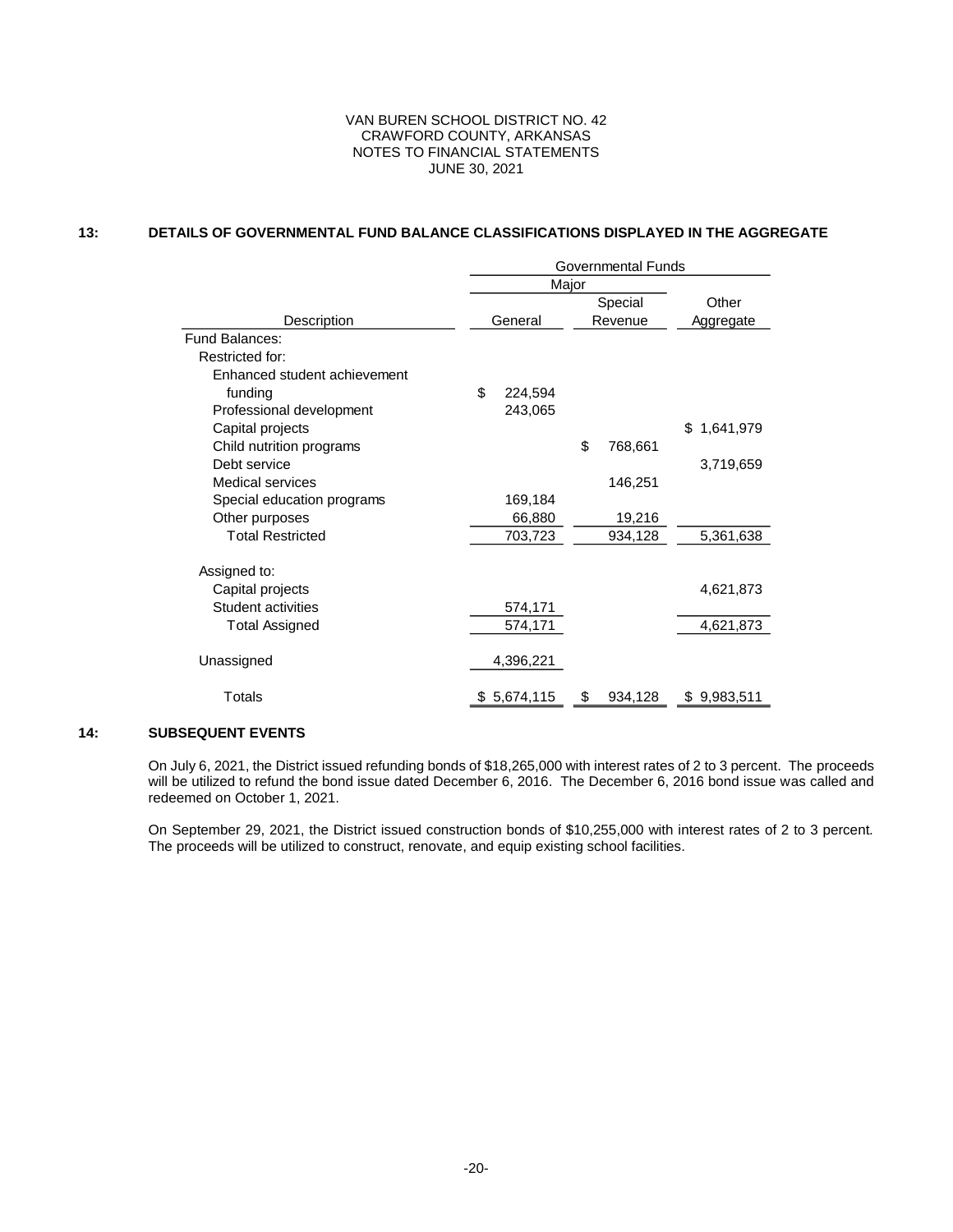# (Unaudited) VAN BUREN SCHOOL DISTRICT NO. 42 CRAWFORD COUNTY, ARKANSAS SCHEDULE OF CAPITAL ASSETS FOR THE YEAR ENDED JUNE 30, 2021

|                                                                                                                                      | <b>Balance</b><br>June 30, 2021                       |
|--------------------------------------------------------------------------------------------------------------------------------------|-------------------------------------------------------|
| Nondepreciable capital assets:<br>Land<br>Construction in progress<br>Total nondepreciable capital assets                            | \$<br>6,131,366<br>1,604,006<br>7,735,372             |
| Depreciable capital assets:<br><b>Buildings</b><br>Improvements/infrastructure<br>Equipment<br>Total depreciable capital assets      | 125,303,660<br>2,176,922<br>21,251,287<br>148,731,869 |
| Less accumulated depreciation for:<br><b>Buildings</b><br>Improvements/infrastructure<br>Equipment<br>Total accumulated depreciation | 43,389,237<br>347,785<br>13,833,562<br>57,570,584     |
| Total depreciable capital assets, net                                                                                                | 91,161,285                                            |
| Capital assets, net                                                                                                                  | 98,896,657                                            |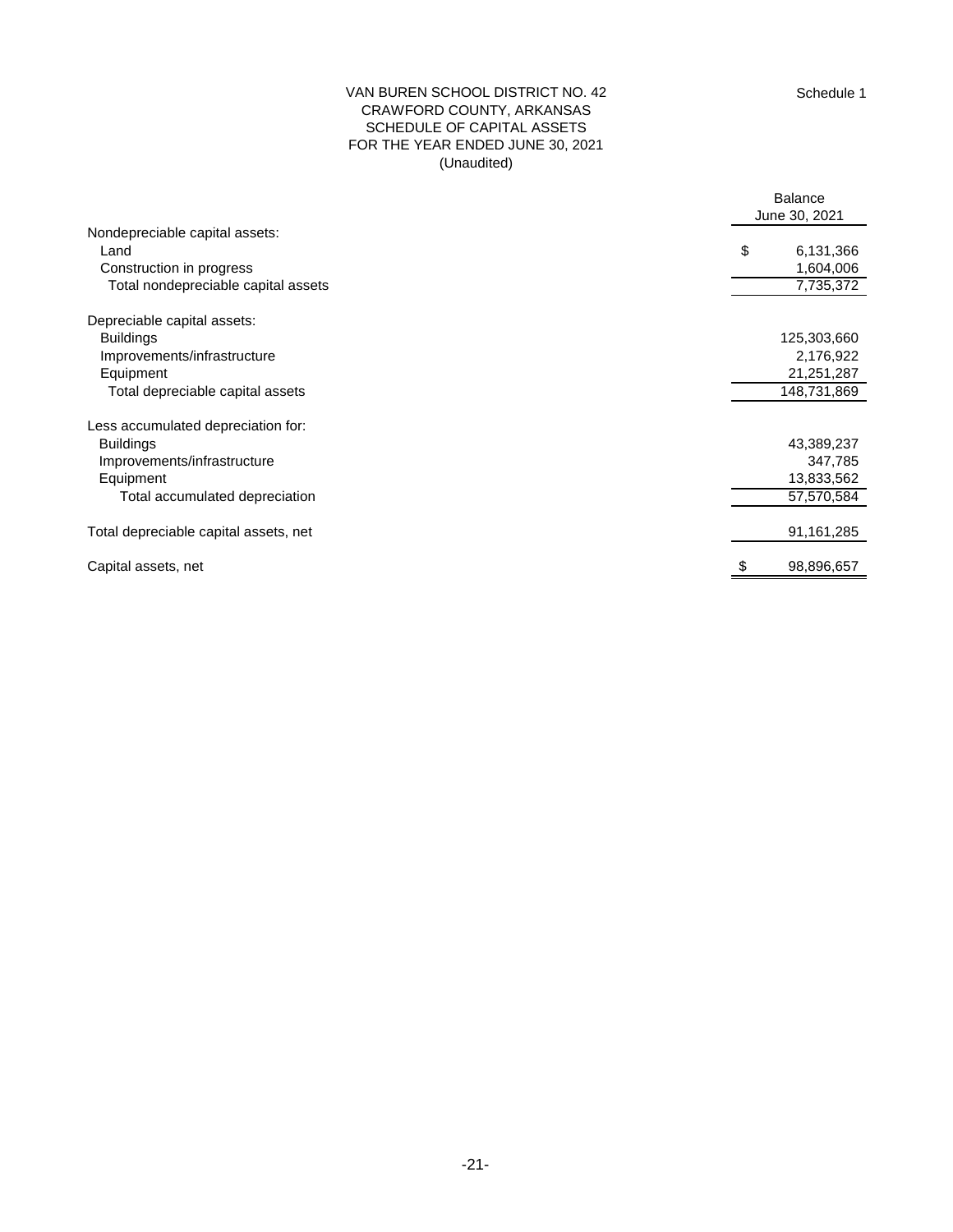#### VAN BUREN SCHOOL DISTRICT NO. 42 CRAWFORD COUNTY, ARKANSAS SCHEDULE OF EXPENDITURES OF FEDERAL AWARDS FOR THE YEAR ENDED JUNE 30, 2021

| Federal Grantor/Pass-Through<br>Grantor/Program or Cluster Title                                       | Federal<br>Assistance Listing<br>Number | Pass-Through<br><b>Entity Identifying</b><br>Number | Provided to<br>Subrecipients | <b>Total Federal</b><br>Expenditures |
|--------------------------------------------------------------------------------------------------------|-----------------------------------------|-----------------------------------------------------|------------------------------|--------------------------------------|
| <b>CHILD NUTRITION CLUSTER</b>                                                                         |                                         |                                                     |                              |                                      |
| U. S. Department of Agriculture<br>Arkansas Department of Education - School Breakfast Program         | 10.553                                  | 1705                                                |                              | \$<br>629,883                        |
| National School Lunch Program (Note 3)<br>Arkansas Department of Education - National School Lunch     | 10.555                                  |                                                     |                              | 19,970                               |
| Program<br>Arkansas Department of Human Services - National School                                     | 10.555                                  | 1705                                                |                              | 1,734,642                            |
| Lunch Program (Note 4)<br>Total for National School Lunch Program                                      | 10.555                                  | 1705000                                             |                              | 329,752<br>2,084,364                 |
| Total U. S. Department of Agriculture                                                                  |                                         |                                                     |                              | 2,714,247                            |
| TOTAL CHILD NUTRITION CLUSTER                                                                          |                                         |                                                     |                              | 2,714,247                            |
| SPECIAL EDUCATION CLUSTER (IDEA)<br>U. S. Department of Education                                      |                                         |                                                     |                              |                                      |
| Arkansas Department of Education - Special Education -<br><b>Grants to States</b>                      | 84.027A                                 | 1705                                                |                              | 1,399,560                            |
| Arkansas Department of Education - Special Education -                                                 |                                         |                                                     |                              |                                      |
| <b>Preschool Grants</b><br>Total U. S. Department of Education                                         | 84.173A                                 | 1705                                                |                              | 54,518<br>1,454,078                  |
| TOTAL SPECIAL EDUCATION CLUSTER (IDEA)                                                                 |                                         |                                                     |                              | 1,454,078                            |
| <b>OTHER PROGRAMS</b><br>U. S. Department of Agriculture                                               |                                         |                                                     |                              |                                      |
| Arkansas Department of Agriculture - Specialty Crop Block Grant<br>Program - Farm Bill                 | 10.170                                  | 1705                                                |                              | 500                                  |
| Arkansas Department of Education - Fresh Fruit and<br>Vegetable Program                                | 10.582                                  | 1705                                                |                              | 69,201                               |
| Total U. S. Department of Agriculture                                                                  |                                         |                                                     |                              | 69,701                               |
| U. S. Department of Defense<br>ROTC (Note 5)                                                           | 12.AR160022                             |                                                     |                              | 35,975                               |
| Total U. S. Department of Defense                                                                      |                                         |                                                     |                              | 35,975                               |
| U.S. Department of the Treasury<br>Arkansas Department of Education - COVID-19 - Coronavirus           |                                         |                                                     |                              |                                      |
| <b>Relief Fund</b><br>Total U.S. Department of the Treasury                                            | 21.019                                  | 1705                                                |                              | 452,530<br>452,530                   |
| U. S. Department of Education                                                                          |                                         |                                                     |                              |                                      |
| Arkansas Department of Education - COVID-19 - Elementary<br>and Secondary School Emergency Relief Fund | 84.425D                                 | 1705                                                |                              | 5,662,004                            |
| <b>Total Education Stabilization Fund</b>                                                              |                                         |                                                     |                              | 5,662,004                            |
| Arkansas Division of Workforce Services - Adult Education -<br><b>Basic Grants to States</b>           | 84.002A                                 | 1705                                                |                              | 101,751                              |
| Arkansas Department of Education - Title I Grants to Local<br><b>Educational Agencies</b>              | 84.010A                                 | 1705                                                |                              | 2,073,824                            |
| Arkansas Department of Education - Migrant Education -<br><b>State Grant Program</b>                   | 84.011A                                 | 1705                                                |                              | 144,453                              |
| Arkansas Department of Education - English Language<br><b>Acquisition State Grants</b>                 | 84.365A                                 | 1705                                                |                              | 36,999                               |
| Arkansas Department of Education - Supporting Effective<br><b>Instruction State Grants</b>             | 84.367A                                 | 1705                                                |                              | 240,676                              |
| Arkansas Department of Education - Student Support and<br>Academic Enrichment Program                  | 84.424A                                 | 1705                                                |                              | 128,957                              |
| Total U. S. Department of Education                                                                    |                                         |                                                     |                              | 8,388,664                            |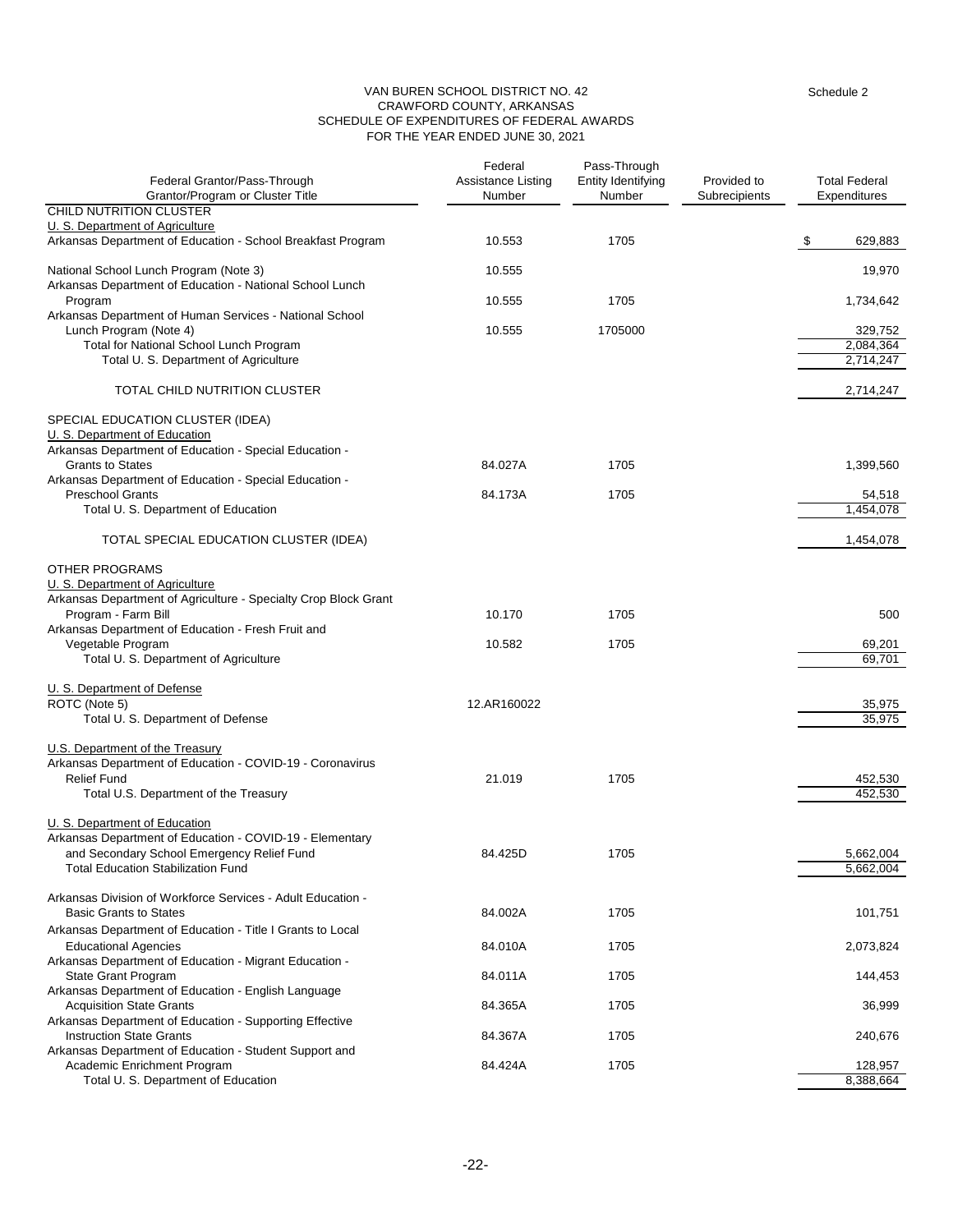#### VAN BUREN SCHOOL DISTRICT NO. 42 CRAWFORD COUNTY, ARKANSAS SCHEDULE OF EXPENDITURES OF FEDERAL AWARDS FOR THE YEAR ENDED JUNE 30, 2021

| Federal Grantor/Pass-Through<br>Grantor/Program or Cluster Title                                                      | Federal<br>Assistance Listing<br>Number | Pass-Through<br>Entity Identifying<br>Number | Provided to<br>Subrecipients | <b>Total Federal</b><br>Expenditures |
|-----------------------------------------------------------------------------------------------------------------------|-----------------------------------------|----------------------------------------------|------------------------------|--------------------------------------|
| U. S. Department of Health and Human Services                                                                         |                                         |                                              |                              |                                      |
| Arkansas Division of Workforce Services- Temporary<br><b>Assistance for Needy Families</b>                            | 93.558                                  | 1705                                         |                              | \$<br>83,470                         |
| Total U. S. Department of Health and Human Services                                                                   |                                         |                                              |                              | 83,470                               |
| U. S. Corporation for National and Community Service<br>Arkansas Division of Higher Education - Commission Investment |                                         |                                              |                              |                                      |
| Fund                                                                                                                  | 94.008                                  | 1705                                         |                              | 1,497                                |
| Total U. S. Corporation for National and Community Service                                                            |                                         |                                              |                              | 1,497                                |
| <b>TOTAL OTHER PROGRAMS</b>                                                                                           |                                         |                                              |                              | 9,031,837                            |
| TOTAL EXPENDITURES OF FEDERAL AWARDS                                                                                  |                                         |                                              |                              | 13,200,162                           |
|                                                                                                                       |                                         |                                              |                              |                                      |

The accompanying notes are an integral part of this schedule.

#### NOTES TO THE SCHEDULE OF EXPENDITURES OF FEDERAL AWARDS

- Basis of Presentation The accompanying Schedule of Expenditures of Federal Awards (the "Schedule") includes the federal award activity of Van Buren School District No. 42 (District) under programs of the federal government for the year ended June 30, 2021. The information in this Schedule is presented in accordance with the requirements of Title 2 U.S. *Code of Federal Regulations* (CFR) Part 200, *Uniform Administrative Requirements, Cost Principles, and Audit Requirements for Federal Awards* (Uniform Guidance). Because the Schedule presents only a selected portion of the operations of the District, it is not intended to and does not present the financial position or changes in financial position of the District. Note 1:
- Note 2: Summary of Significant Accounting Policies Expenditures reported on the Schedule are reported on the regulatory basis of accounting. Such expenditures are recognized following the cost principles contained in the Uniform Guidance, wherein certain types of expenditures are not allowable or are limited as to reimbursement.
- Nonmonetary assistance is reported at the approximate value as provided by the U. S. Department of Defense through an agreement with the U. S. Department of Agriculture. Note 3:
- Note 4: Nonmonetary assistance is reported at the approximate value as provided by the Arkansas Department of Human Services.
- Note 5: The Federal Assistance Listing Number was not available. An alternative identifying number was utilized.
- Note 6: The District has elected not to use the 10% de minimis indirect cost rate allowed under the Uniform Guidance.
- During the year ended June 30, 2021, the District received Medicaid funding of \$160,453 from the Arkansas Department of Human Services. Such payments are not considered Federal awards expended, and therefore, are not included in the above Schedule. Note 7: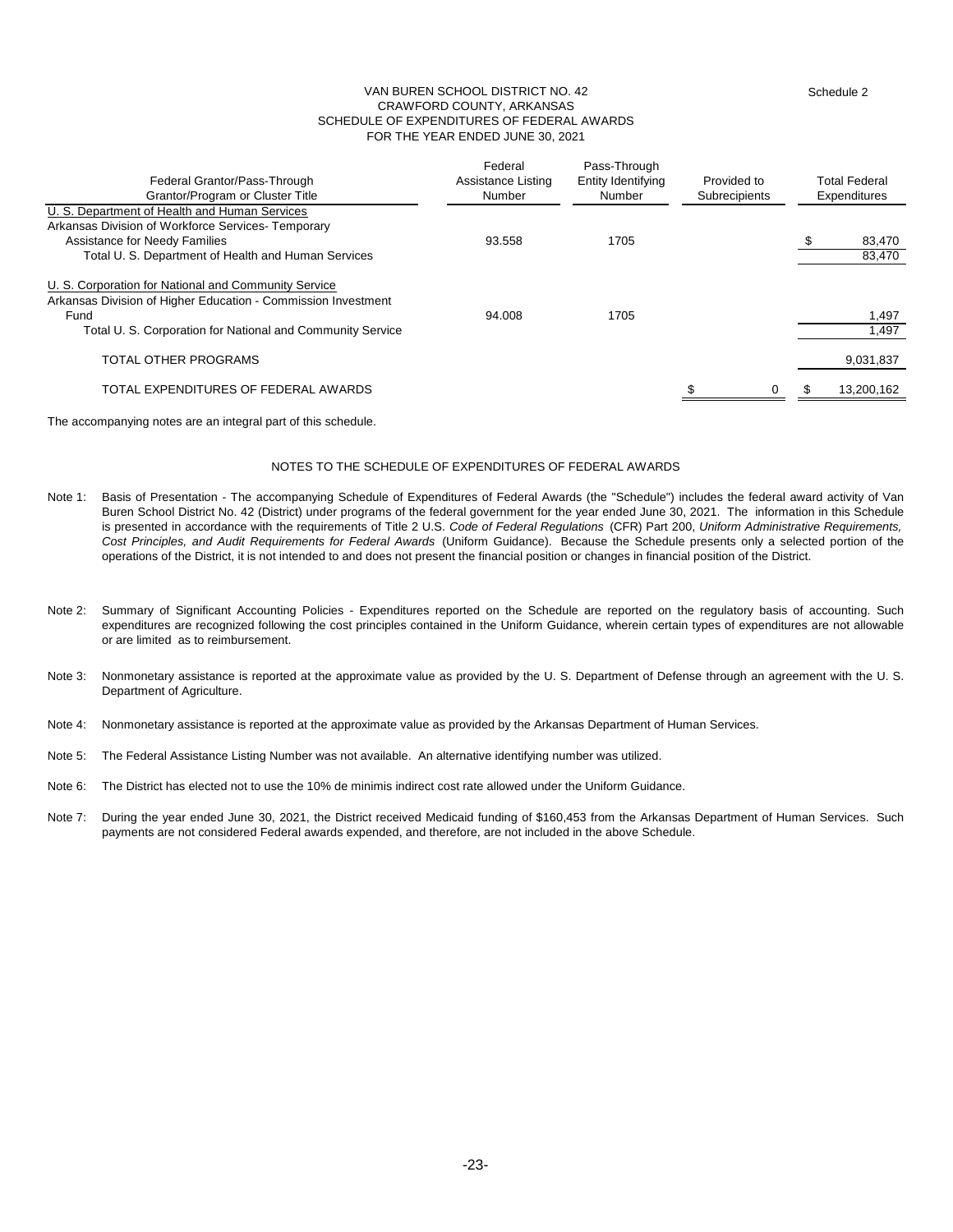# VAN BUREN SCHOOL DISTRICT NO. 42 CRAWFORD COUNTY, ARKANSAS SCHEDULE OF FINDINGS AND QUESTIONED COSTS FOR THE YEAR ENDED JUNE 30, 2021

# **SECTION I - SUMMARY OF AUDITOR'S RESULTS**

# FINANCIAL STATEMENTS

Types of auditor's reports issued on whether the financial statements audited were prepared in accordance with:

| Generally accepted accounting principles (GAAP) - adverse<br>Regulatory basis - unmodified            |                                                                      |               |  |  |  |  |  |  |
|-------------------------------------------------------------------------------------------------------|----------------------------------------------------------------------|---------------|--|--|--|--|--|--|
| Internal control over financial reporting:                                                            |                                                                      |               |  |  |  |  |  |  |
| Material weakness(es) identified?                                                                     | х<br>yes                                                             | no            |  |  |  |  |  |  |
| Significant deficiency(ies) identified?                                                               | Χ<br>yes                                                             | none reported |  |  |  |  |  |  |
| Noncompliance material to financial statements noted?                                                 | $\overline{\mathsf{x}}$<br>yes                                       | no            |  |  |  |  |  |  |
| FEDERAL AWARDS                                                                                        |                                                                      |               |  |  |  |  |  |  |
| Internal control over major federal programs:                                                         |                                                                      |               |  |  |  |  |  |  |
| Material weakness(es) identified?                                                                     | X<br>yes                                                             | no            |  |  |  |  |  |  |
| Significant deficiency(ies) identified?                                                               | Χ<br>yes                                                             | none reported |  |  |  |  |  |  |
| Type of auditor's report issued on compliance for major federal programs: unmodified                  |                                                                      |               |  |  |  |  |  |  |
| Any audit findings disclosed that are required to be reported in accordance<br>with 2 CFR 200.516(a)? | х<br>yes                                                             | no            |  |  |  |  |  |  |
| Identification of major federal programs:                                                             |                                                                      |               |  |  |  |  |  |  |
| AL Number(s)<br>21.019                                                                                | Name of Federal Program or Cluster<br><b>Coronavirus Relief Fund</b> |               |  |  |  |  |  |  |
| 84.425D                                                                                               | COVID-19 - Education Stabilization Fund                              |               |  |  |  |  |  |  |
| Dollar threshold used to distinguish between type A and type B programs:                              | \$<br>750,000                                                        |               |  |  |  |  |  |  |
| Auditee qualified as low-risk auditee?                                                                | X<br>yes                                                             | no            |  |  |  |  |  |  |
| <b>SECTION II - FINANCIAL STATEMENT FINDINGS</b>                                                      |                                                                      |               |  |  |  |  |  |  |
| No matters were reported.                                                                             |                                                                      |               |  |  |  |  |  |  |
| SECTION III - FEDERAL AWARD FINDINGS AND QUESTIONED COSTS                                             |                                                                      |               |  |  |  |  |  |  |

No matters were reported.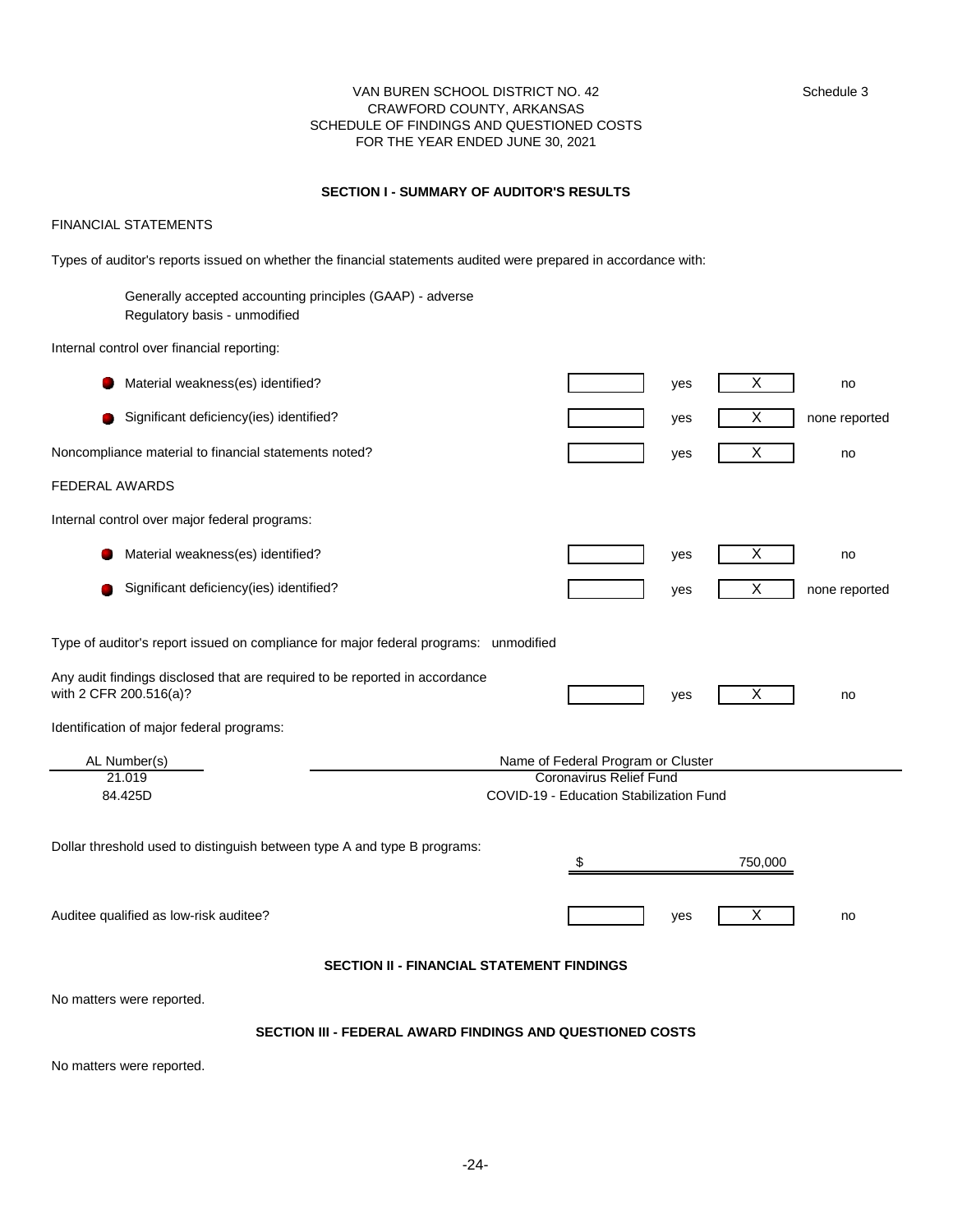

OFFICE OF THE SUPERINTENDENT 2221 POINTER TRAIL EAST VAN BUREN, AR 72956 479-474-7942 PHONE 479-471-3146 FAX

> VAN BUREN SCHOOL DISTRICT VAN BUREN SCHOOL DISTRICT



Schedule 4

SUMMARY SCHEDULE OF PRIOR AUDIT FINDINGS FOR THE YEAR ENDED JUNE 30, 2021

# **FINANCIAL STATEMENT FINDINGS**

There were no findings in the prior audit.

# **FEDERAL AWARD FINDINGS AND QUESTIONED COSTS**

There were no findings in the prior audit.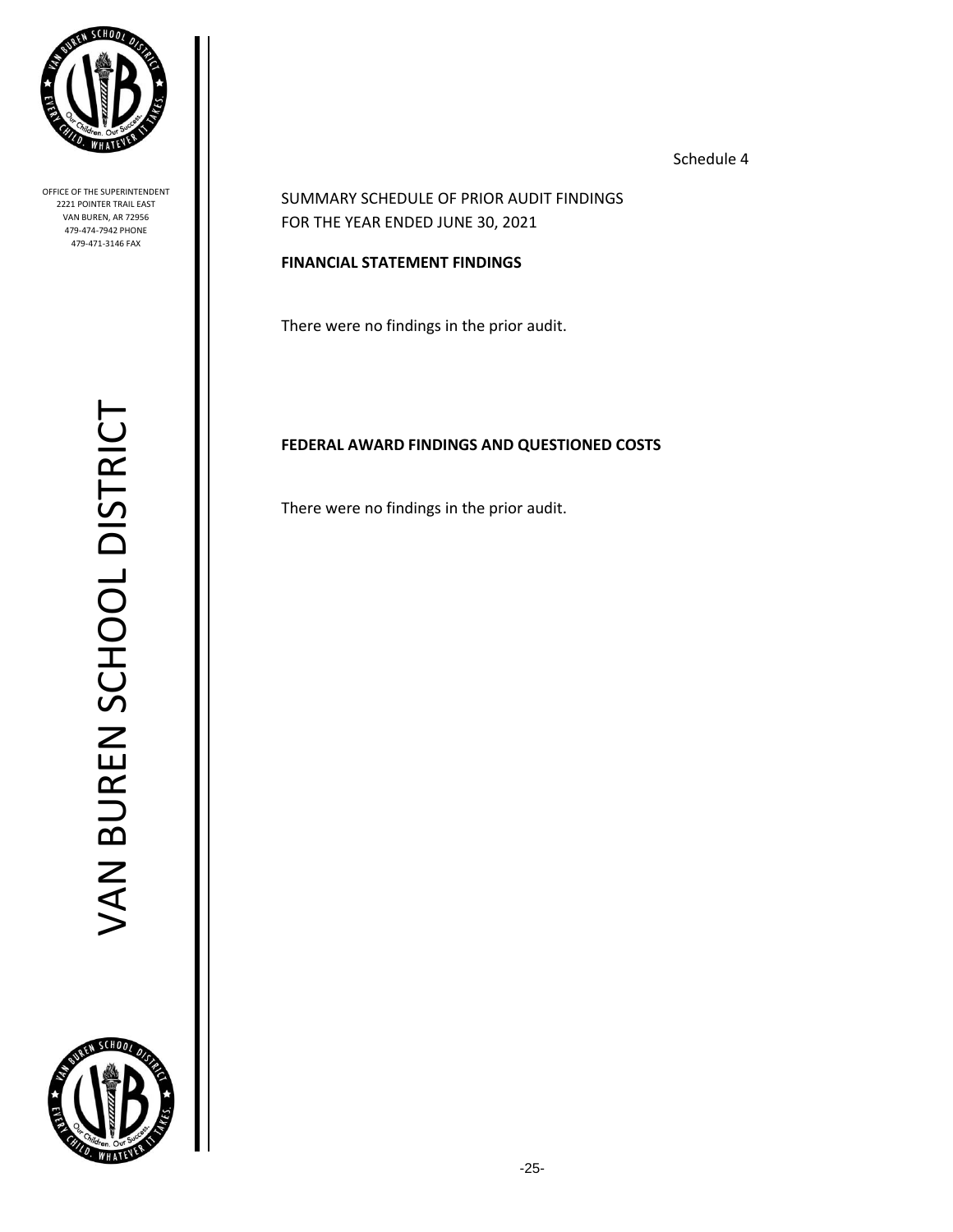# Schedule 5

# VAN BUREN SCHOOL DISTRICT NO. 42 CRAWFORD COUNTY, ARKANSAS SCHEDULE OF SELECTED INFORMATION FOR THE LAST FIVE YEARS - REGULATORY BASIS FOR THE YEAR ENDED JUNE 30, 2021 (Unaudited)

|                                             | Year Ended June 30, |               |      |             |      |               |      |             |      |             |  |
|---------------------------------------------|---------------------|---------------|------|-------------|------|---------------|------|-------------|------|-------------|--|
| General Fund                                | 2021                |               | 2020 |             | 2019 |               | 2018 |             | 2017 |             |  |
| <b>Total Assets</b>                         | \$                  | 5,751,605     | \$   | 5,264,112   | \$   | 4,822,406     | \$   | 5,514,582   | \$   | 5,275,842   |  |
| <b>Total Liabilities</b>                    |                     | 77,490        |      | 11,147      |      | 13,955        |      | 5,531       |      | 383,007     |  |
| <b>Total Fund Balances</b>                  |                     | 5,674,115     |      | 5.252.965   |      | 4,808,451     |      | 5.509.051   |      | 4,892,835   |  |
| <b>Total Revenues</b>                       |                     | 54,198,105    |      | 53,907,951  |      | 53,768,364    |      | 53,526,289  |      | 51,770,150  |  |
| <b>Total Expenditures</b>                   |                     | 47,700,022    |      | 48.078.782  |      | 48,262,456    |      | 46,915,629  |      | 45,793,574  |  |
| <b>Total Other Financing Sources (Uses)</b> |                     | (6, 180, 159) |      | (5,384,655) |      | (6, 206, 508) |      | (5,994,444) |      | (6,086,009) |  |

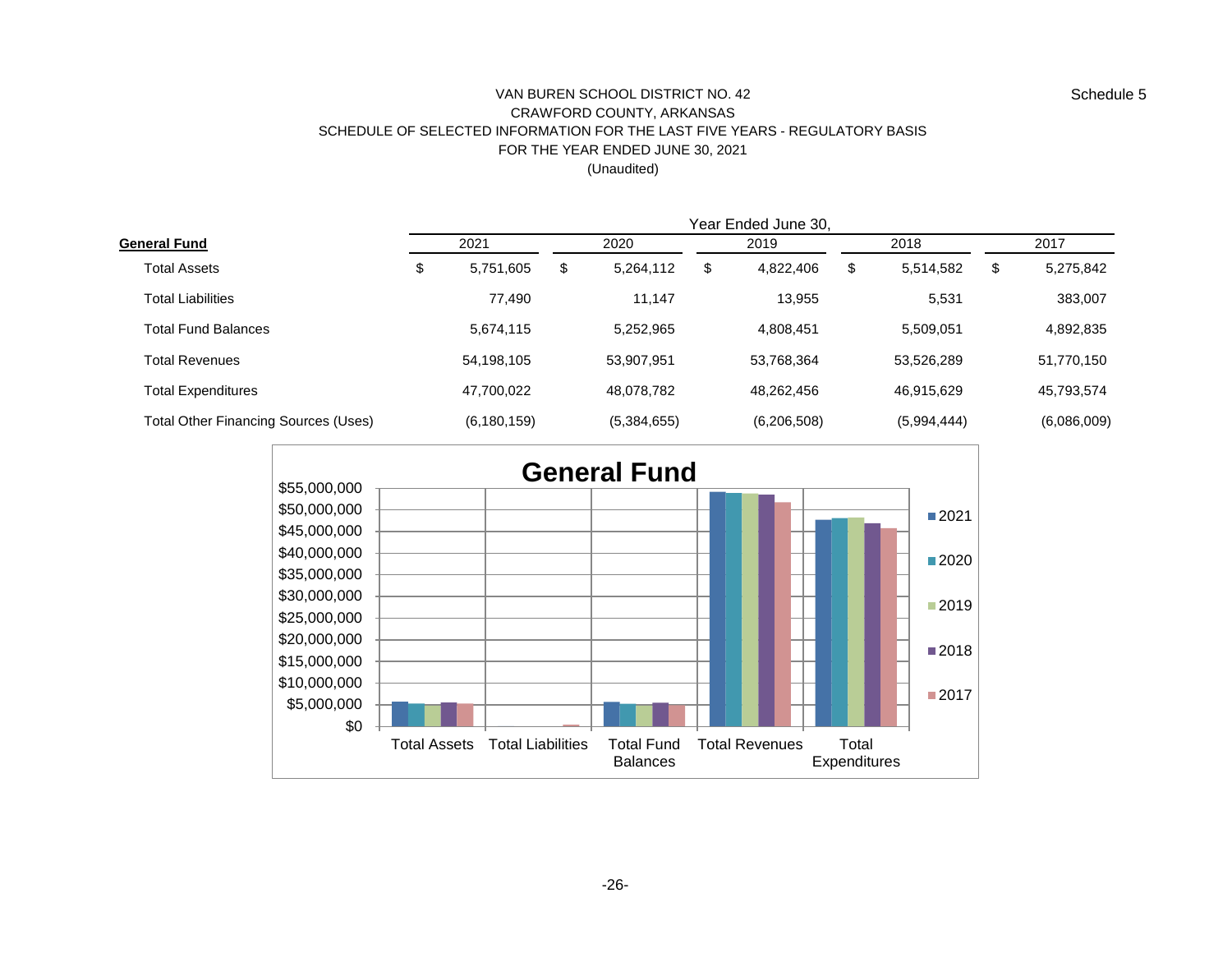# Schedule 5

# VAN BUREN SCHOOL DISTRICT NO. 42 CRAWFORD COUNTY, ARKANSAS SCHEDULE OF SELECTED INFORMATION FOR THE LAST FIVE YEARS - REGULATORY BASIS FOR THE YEAR ENDED JUNE 30, 2021 (Unaudited)

|                                             |   | Year Ended June 30, |    |           |    |           |    |           |    |           |  |  |
|---------------------------------------------|---|---------------------|----|-----------|----|-----------|----|-----------|----|-----------|--|--|
| <b>Special Revenue Fund</b>                 |   | 2021                |    | 2020      |    | 2019      |    | 2018      |    | 2017      |  |  |
| <b>Total Assets</b>                         | Φ | 2,200,197           | \$ | 890,306   | \$ | 1,102,289 | \$ | 1,093,027 | \$ | 918,845   |  |  |
| <b>Total Liabilities</b>                    |   | 1,266,069           |    | 86,826    |    | 12,539    |    | 2,010     |    | 908       |  |  |
| <b>Total Fund Balances</b>                  |   | 934,128             |    | 803,480   |    | 1,089,750 |    | 1,091,017 |    | 917,937   |  |  |
| <b>Total Revenues</b>                       |   | 13,869,030          |    | 6,619,332 |    | 6,283,578 |    | 6,398,909 |    | 7,127,793 |  |  |
| <b>Total Expenditures</b>                   |   | 13,738,382          |    | 6,905,602 |    | 6,284,845 |    | 6,225,829 |    | 6,892,009 |  |  |
| <b>Total Other Financing Sources (Uses)</b> |   |                     |    |           |    |           |    |           |    | 3.111     |  |  |